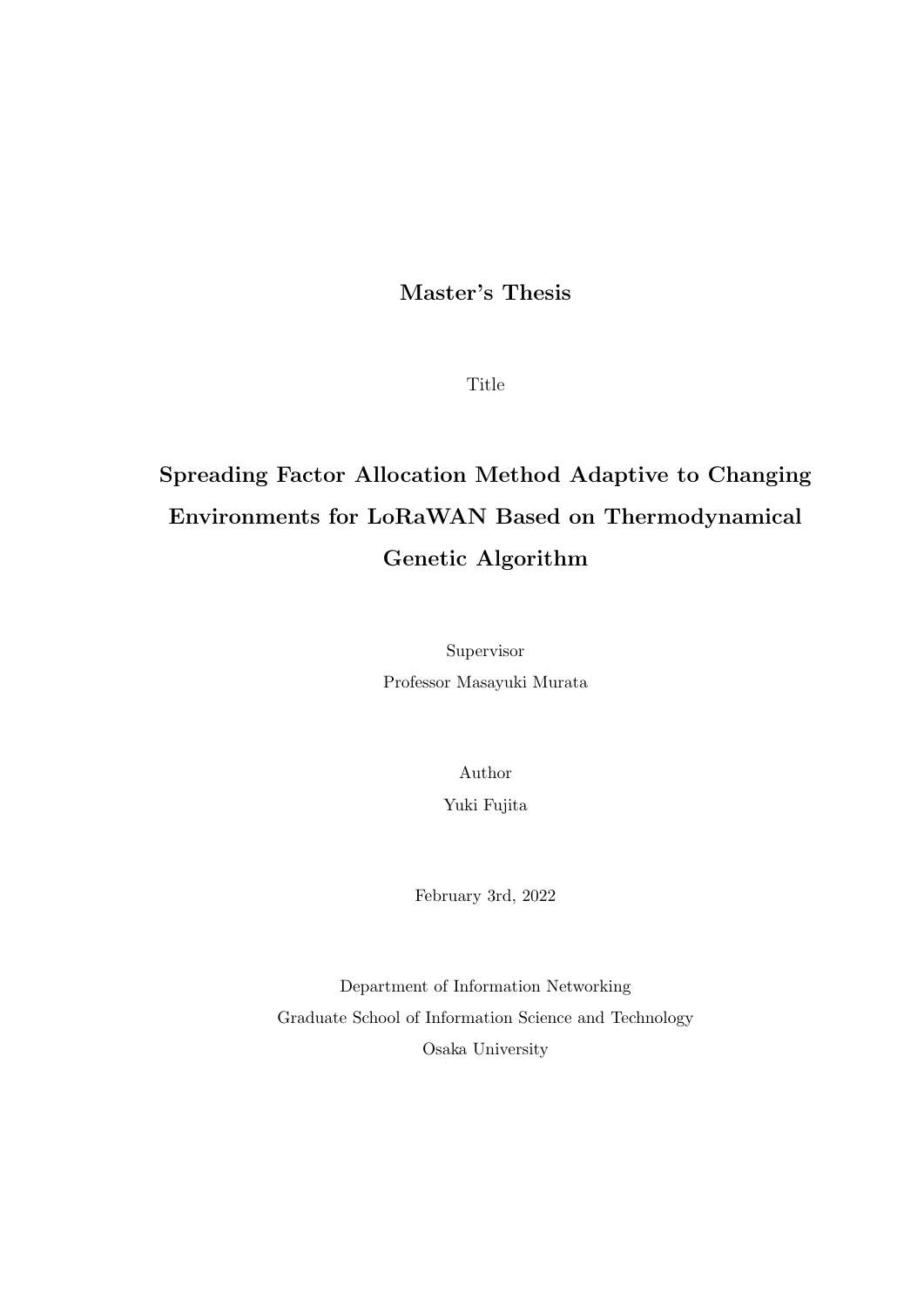#### Master's Thesis

Spreading Factor Allocation Method Adaptive to Changing Environments for LoRaWAN Based on Thermodynamical Genetic Algorithm

Yuki Fujita

### **Abstract**

LPWA is a general term for low-power and wide-area communication technologies that are expected to be used as networks for IoT. In particular, LoRaWAN has become a major research target in LPWA because of its ease of development and the possibility of building self-managed networks. In LoRaWAN, the data rate of each node can be dynamically controlled by the gateway node through changing the scaling factor parameter of nodes, and this control can be performed according to the network conditions. However, it is difficult to grasp the individual states of a large number of nodes immediately, calculate the optimal data rate, and assign the appropriate scaling factor to the nodes due to the low communication speed of LoRaWAN compared to conventional wireless networks. In this thesis, we propose a spreading factor allocation method for LoRaWAN that simultaneously improves throughput and network lifetime even in an environment where network conditions fluctuate. Our proposed method is based on the evolutionary mechanism of living organisms. Specifically, in contrast to the traditional genetic algorithm, which is one of the evolutionary algorithms, we use the thermodynamical genetic algorithm, which can adapt to dynamically changing environments by maintaining the diversity of the population. The thermodynamical genetic algorithm balances the fitness and diversity of each individual. The diversity of individuals is expected to contribute greatly to the acquisition of better solutions. In addition, for environments where the optimal solution differs greatly before and after environmental changes, we use a feedback mechanism for thermodynamical genetic algorithm to keep the diversity of the population at a predetermined value. Through computer simulation, we show that our proposed method can perform appropriate control of the scaling factor adaptive to dynamically changing network environments. Compared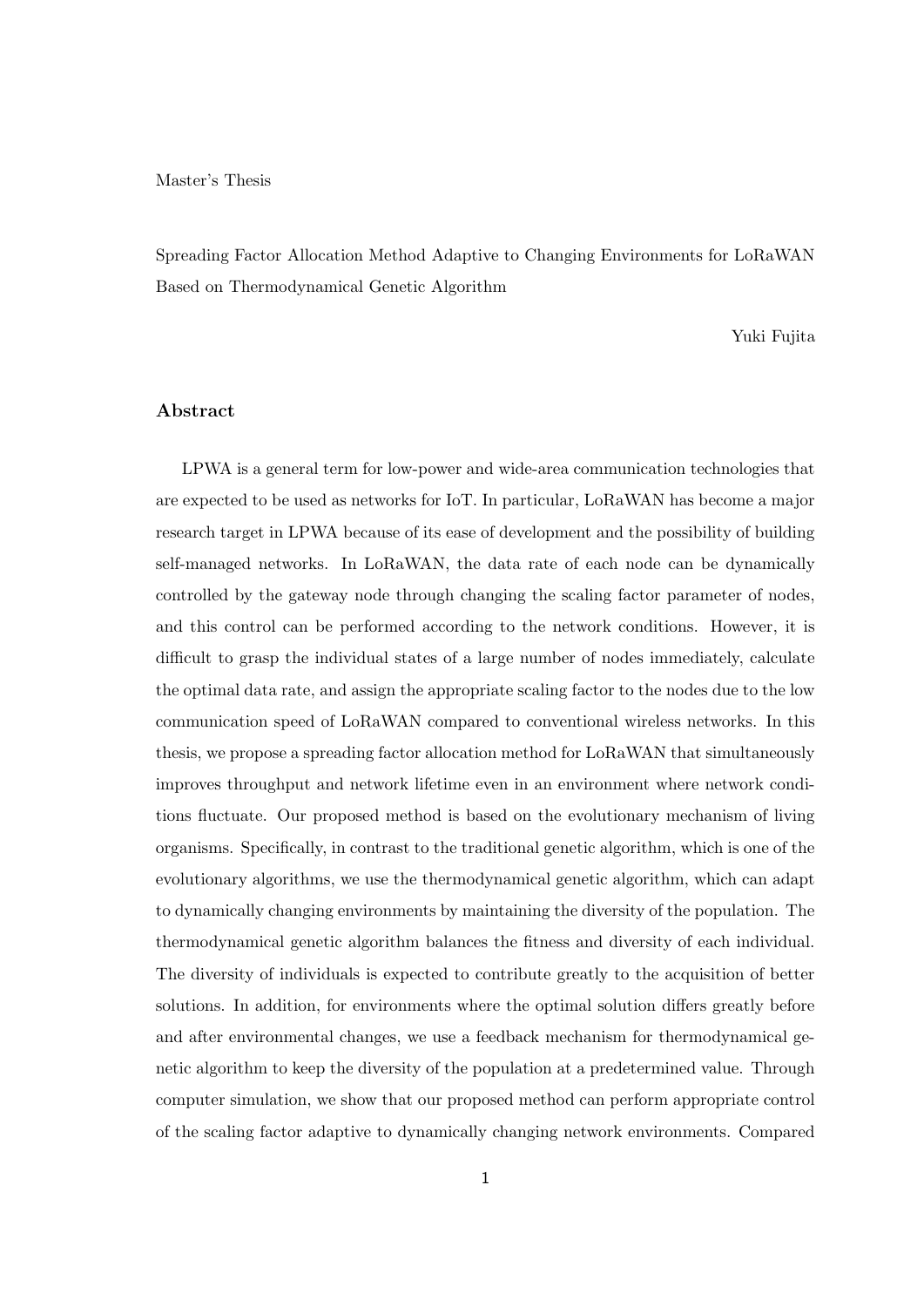to a conventional genetic algorithm that do not maintain the diversity of population, our proposal can achieve higher fitness in fluctuating environments.

### **Keywords**

LPWA Evolutionary algorithm TDGA **Diversity** Multi-objective optimization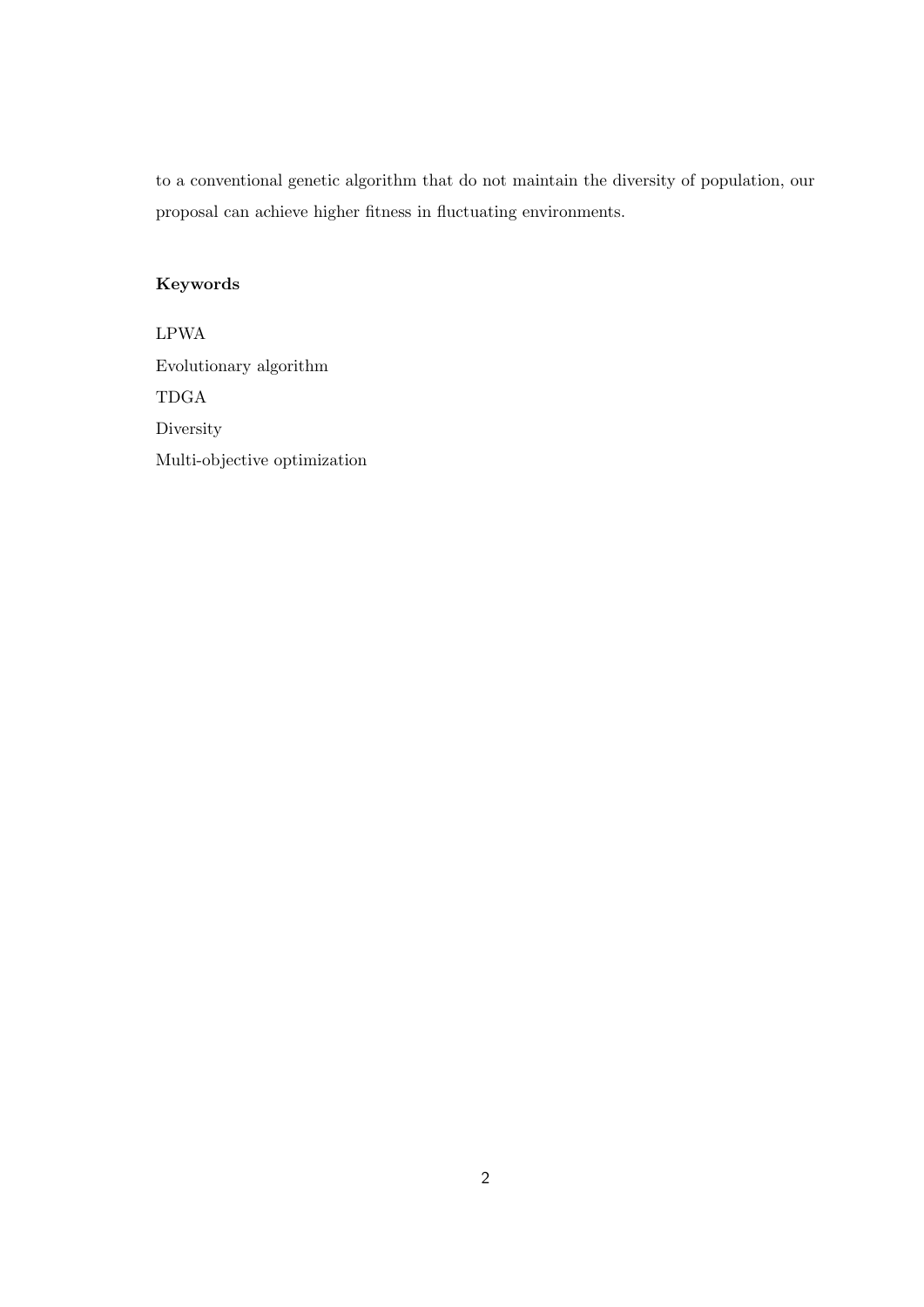## **Contents**

| $\mathbf{1}$ |                  | Introduction                                                                                    | 6  |  |  |  |
|--------------|------------------|-------------------------------------------------------------------------------------------------|----|--|--|--|
| $\bf{2}$     |                  | Related work                                                                                    | 9  |  |  |  |
| 3            |                  | Thermodynamical Genetic Algorithm                                                               | 11 |  |  |  |
|              | 3.1              |                                                                                                 | 11 |  |  |  |
|              | 3.2              | TDGA: Thermodynamical genetic algorithm                                                         | 12 |  |  |  |
|              | 3.3              |                                                                                                 | 14 |  |  |  |
| 4            |                  | Spreading factor allocation method based on TDGA                                                | 15 |  |  |  |
|              | 4.1              |                                                                                                 | 15 |  |  |  |
|              | 4.2              | Encoding representation $\ldots \ldots \ldots \ldots \ldots \ldots \ldots \ldots \ldots \ldots$ | 17 |  |  |  |
|              | 4.3              |                                                                                                 | 17 |  |  |  |
| 5            | Evaluation       |                                                                                                 |    |  |  |  |
|              | 5.1              |                                                                                                 | 21 |  |  |  |
|              | 5.2              |                                                                                                 | 22 |  |  |  |
|              | 5.3              |                                                                                                 | 24 |  |  |  |
|              | 5.4              |                                                                                                 | 27 |  |  |  |
| 6            |                  | Conclusion                                                                                      | 32 |  |  |  |
|              |                  | Acknowledgements                                                                                | 33 |  |  |  |
|              | References<br>36 |                                                                                                 |    |  |  |  |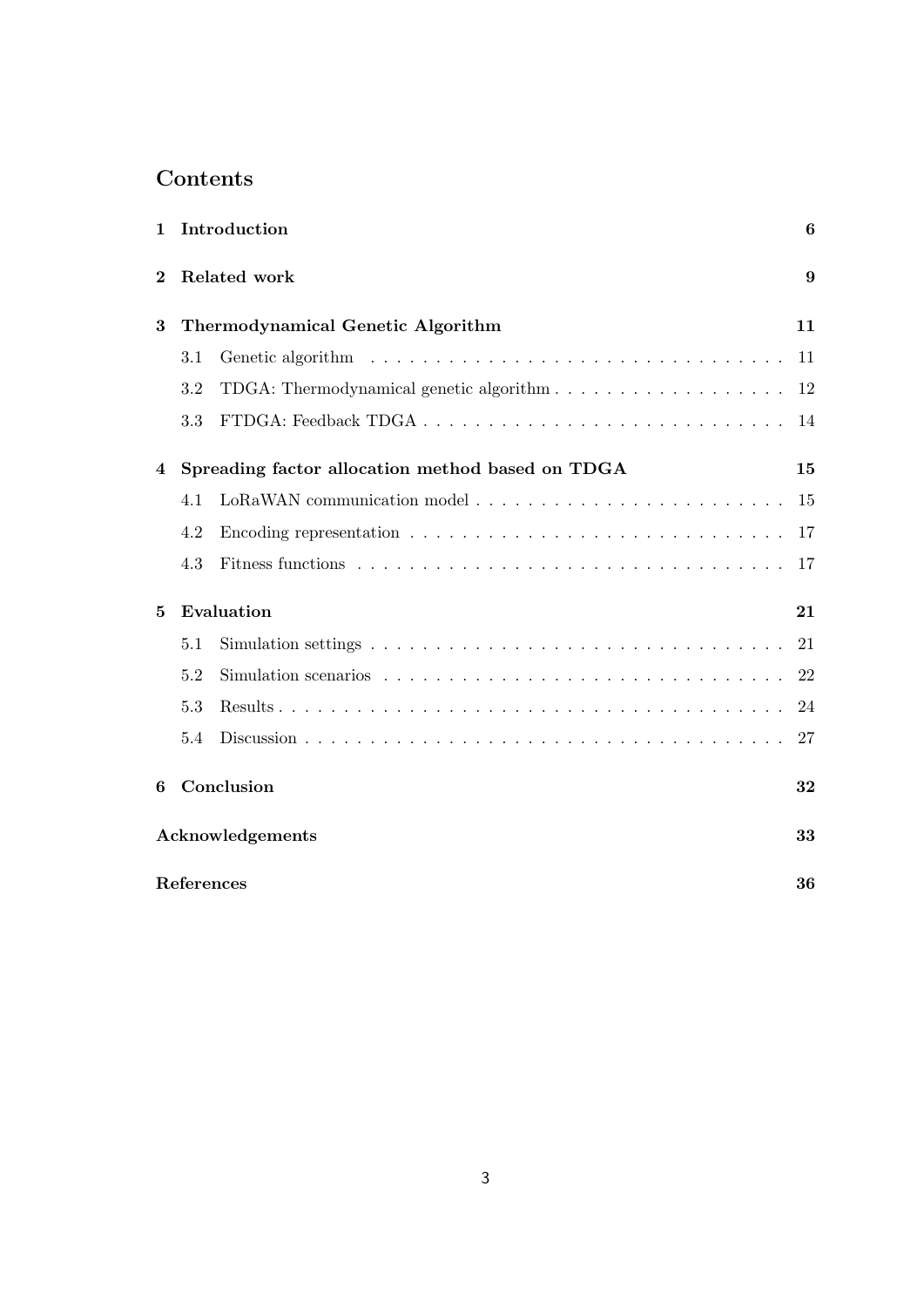## **List of Figures**

| 1              |                                                                                       |  |
|----------------|---------------------------------------------------------------------------------------|--|
| $\overline{2}$ |                                                                                       |  |
| 3              | Fitness comparison with TDGA (Node mobility) $\ldots \ldots \ldots \ldots \ldots$ 25  |  |
| 4              | Fitness comparison with FTDGA (Node mobility) $\ldots \ldots \ldots \ldots \ldots$ 25 |  |
| 5              |                                                                                       |  |
| 6              |                                                                                       |  |
| $7\phantom{.}$ |                                                                                       |  |
| 8              |                                                                                       |  |
| 9              | Fitness comparison with TDGA (Gateway failure) $\ldots \ldots \ldots \ldots$ 28       |  |
| 10             |                                                                                       |  |
| 11             | Fitness comparison with TDGA (Balancing power consumption) 30                         |  |
| 12             | Fitness comparison with FTDGA (Balancing power consumption) 30                        |  |
| 13             |                                                                                       |  |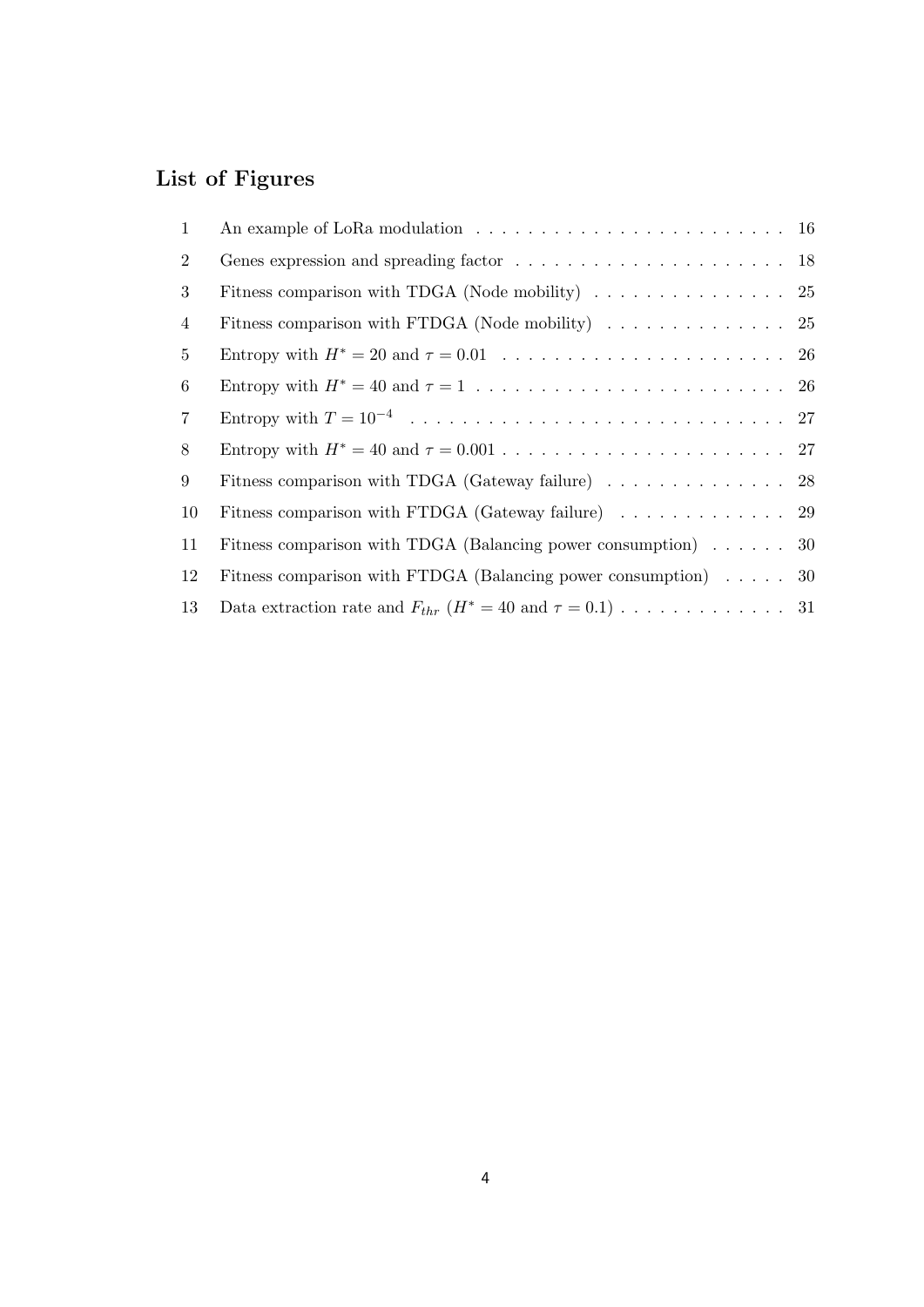## **List of Tables**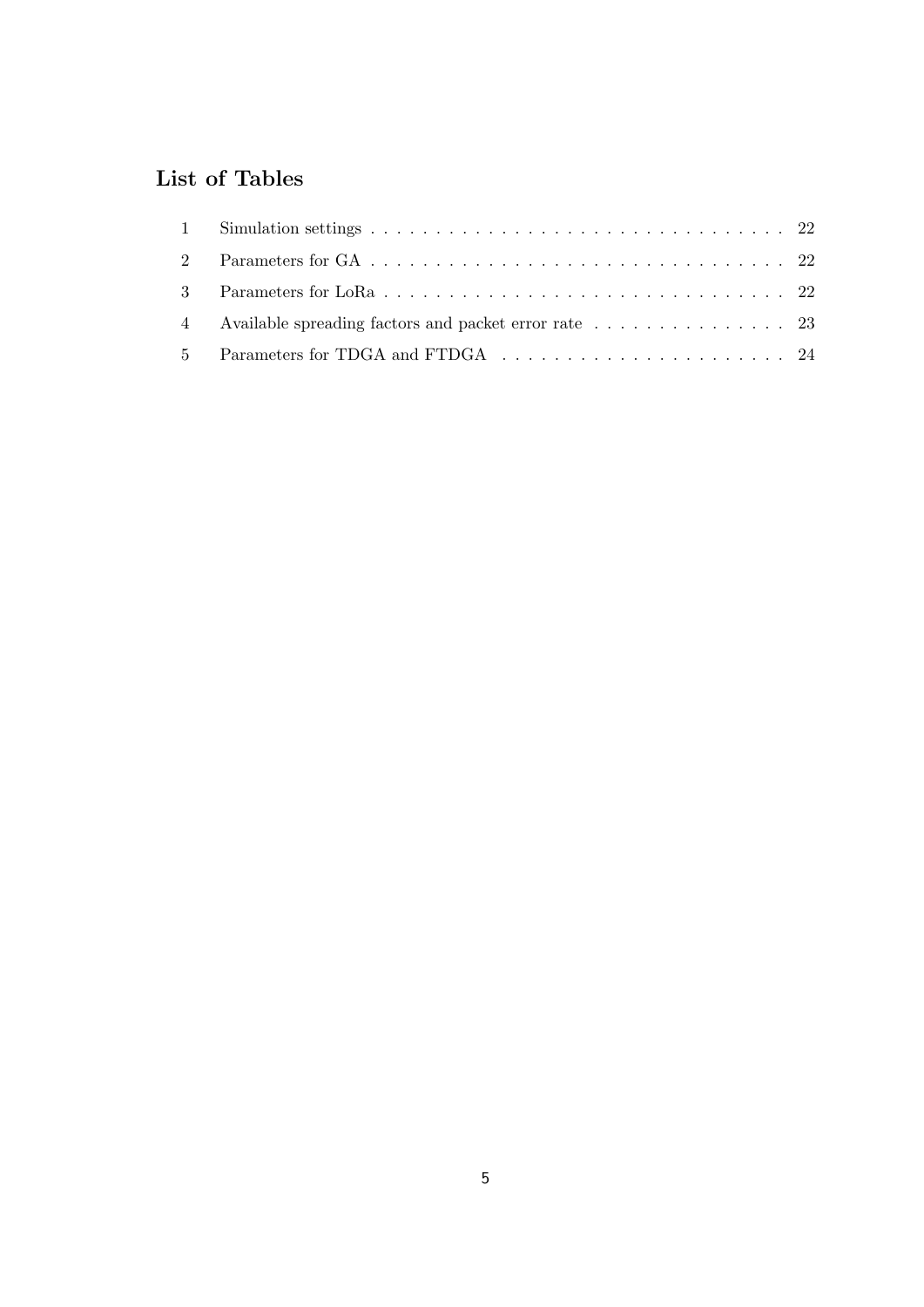### **1 Introduction**

Low Power Wide Area (LPWA) is one of the wireless communication technologies with low power consumption and long range capability, and it is already widely used in Europe as a component of the Internet of Things (IoT) [1]. A Long Range Wide Area Network (LoRaWAN) is one of the communication networks belonging to LPWA, which consists of nodes and gateways that use LoRa modulation [2]. Generally the communication speed of LPWA techniques is slow, ranging from a few hundred bps to a few tens of kbps, it provides power efficiency better than Bluetooth and ZigBee, and communication distance as well as or longer than 3G and LTE mobile communication. There are many other LPWA standards such as Sigfox and NB-IoT in addition to LoRaWAN, but compared to other standards LoRaWAN has the feature of being easy to develop and build user's own networks, and therefore it has become a major research target for IoT networks [3].

Since LoRa uses unlicensed bands and its communication modules are readily available, users can freely construct their own networks. In the future, there will be a situation where multiple self-managed networks with many LoRa nodes exist in the same area, and therefore wireless communication will cause packet collisions. LoRa uses the ALOHA protocol in its MAC layer. Therefore, since the data rate of LoRa communication is low, the data transmission time of the node becomes long, which increases the probability of packet collisions.

Although the LoRa chip has a carrier sense function, the antenna reception sensitivity of LoRa is higher than existing wireless communication modules. If using the Clear Channel Assessment (CCA) threshold of about *−*80dB used in IEEE 802.11, since the signal lower than the threshold reach the gateway, collisions are expected to occur. On the other hand, if the threshold is lower, nodes are exposed to more wireless communications from more nodes due to the very wide communication range of LoRa, and the possibility that the wireless channel is busy is higher.

In the current LoRa communication standard, there are multiple data rates available for nodes to take into account the interference. In LoRaWAN, the gateway can dynamically control the data rate (adaptive data rate; ADR) by changing the Spreading Factor (SF) of the node through the control signal [4]. Note that even in the same frequency band,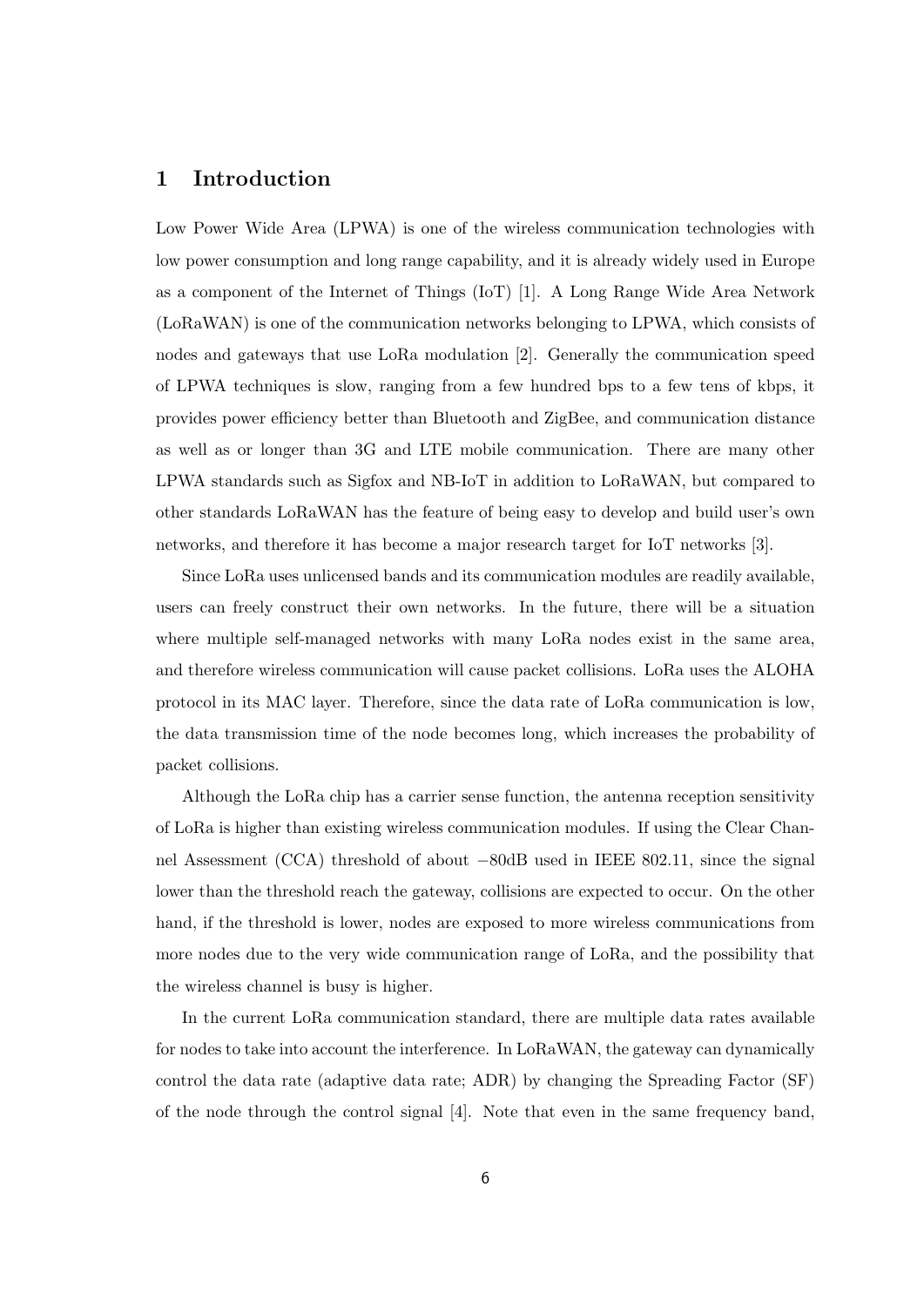radio signals with different spreading factors can be received simultaneously by LoRa gateways [5]. In general, the larger the spreading factor, the lower the data rate and the longer the transmission time, which increases the power consumption, while the signal-to-noise ratio (SNR) increases, which increases the reception sensitivity and the communication range.

Previous studies of LoRaWAN showed performance related to coverage and scalability [6, 7]. In recent years, studies have been conducted to improve throughput and extend service lifetime by controlling the data rate [8]. In the original specification of LoRaWAN, ADR is performed by the gateway [4]. The problem of determining the data rate of individual nodes in order to maximize the throughput is a combinatorial optimization problem, and it is difficult to find the optimal solution in a realistic time when there are huge number of LoRa nodes.

In general, wireless congestion and communication quality fluctuate due to various environmental variations. If we apply such an optimization method that takes enough time to collect information from all nodes and solve the optimization problem, performance degradation during this period may be unavoidable. In this paper, we focus on the evolutionary mechanism of organisms that have survived under various environmental changes in order to realize the optimization of ADR in LoRaWAN. Specifically, we use Thermodynamic Genetic Algorithm (TDGA) to determine the spreading factor of individual node in LoRaWAN.

TDGA is based on the genetic algorithm (GA), one of the evolutionary algorithms, and it has a novel gene selection algorithm that provides the diversity of individuals to obtain an adaptability to dynamic environments. TDGA takes into account not only the fitness of each individual but also the diversity of the population when selecting individuals from the population for the next generation, while genetic manipulations such as crossover and mutation are the same as GA. When the temperature parameter of TDGA is set to a low value, the focus is on fitness, and when it is set to a high value, the focus is on diversity.

We have demonstrated the performance of our TDGA-based SF-allocation method by computer simulation assuming a LoRaWAN application that considers node mobility [9] and gateway failures. In particular, we have shown that our proposal can find better solutions faster than a GA-based method when the degree of congestion changes dynamically.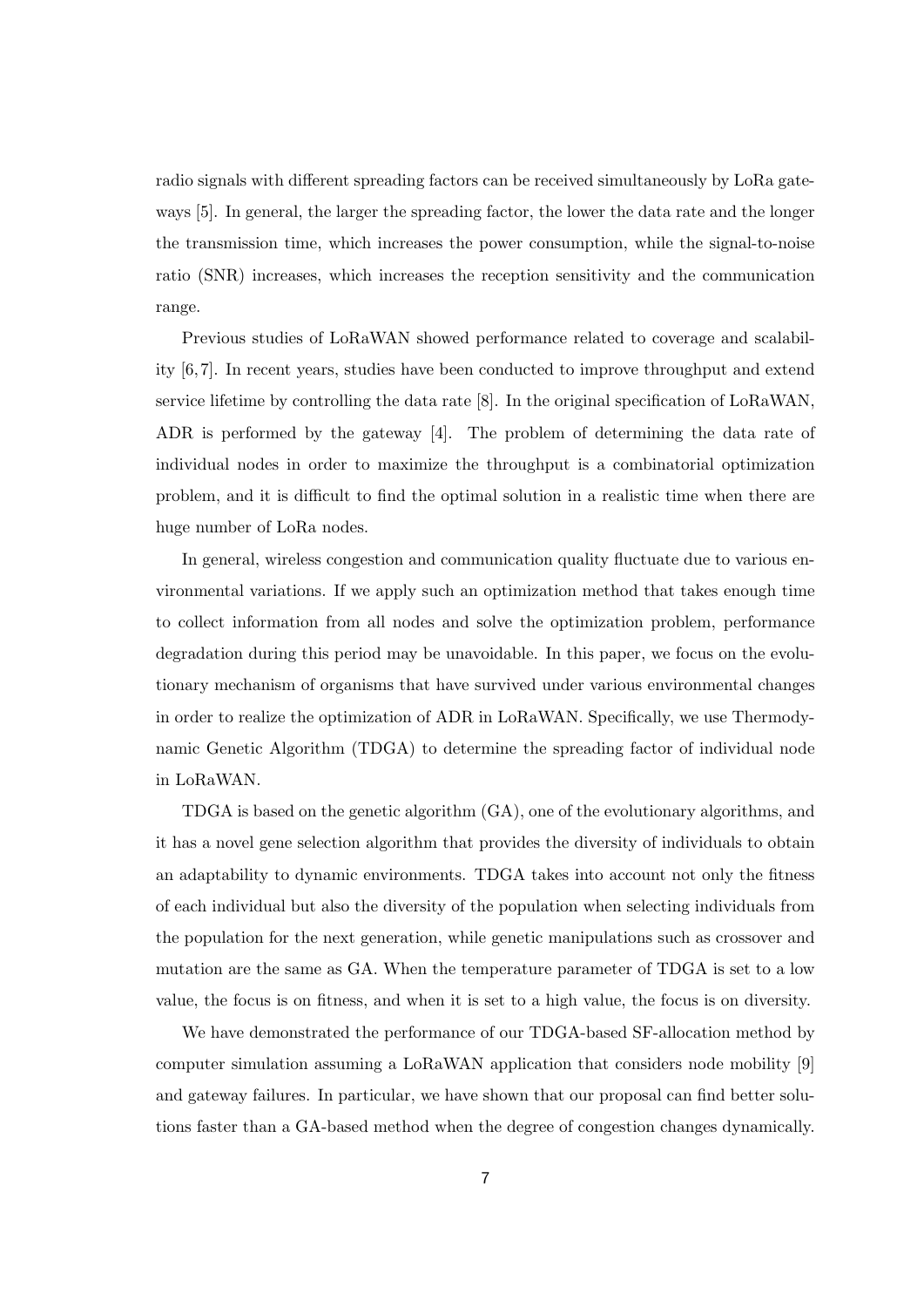Moreover, since TDGA has a characteristics that the diversity of population decreases when individuals have better fitness, we apply a feedback mechanism to TDGA to keep the diversity of individuals constant. This feedback TDGA is called FTDGA [10].

This paper is organized as follows. First, in Section 2, we describe recent related researches on LoRaWAN. Next, Section 3 describes the thermodynamic genetic algorithm used in this paper. Section 4 describes the communication model of LoRaWAN and the proposed method using TDGA, and in Section 5 we evaluate the effectiveness of the proposed method. Finally, we conclude and discuss future work in Section 6.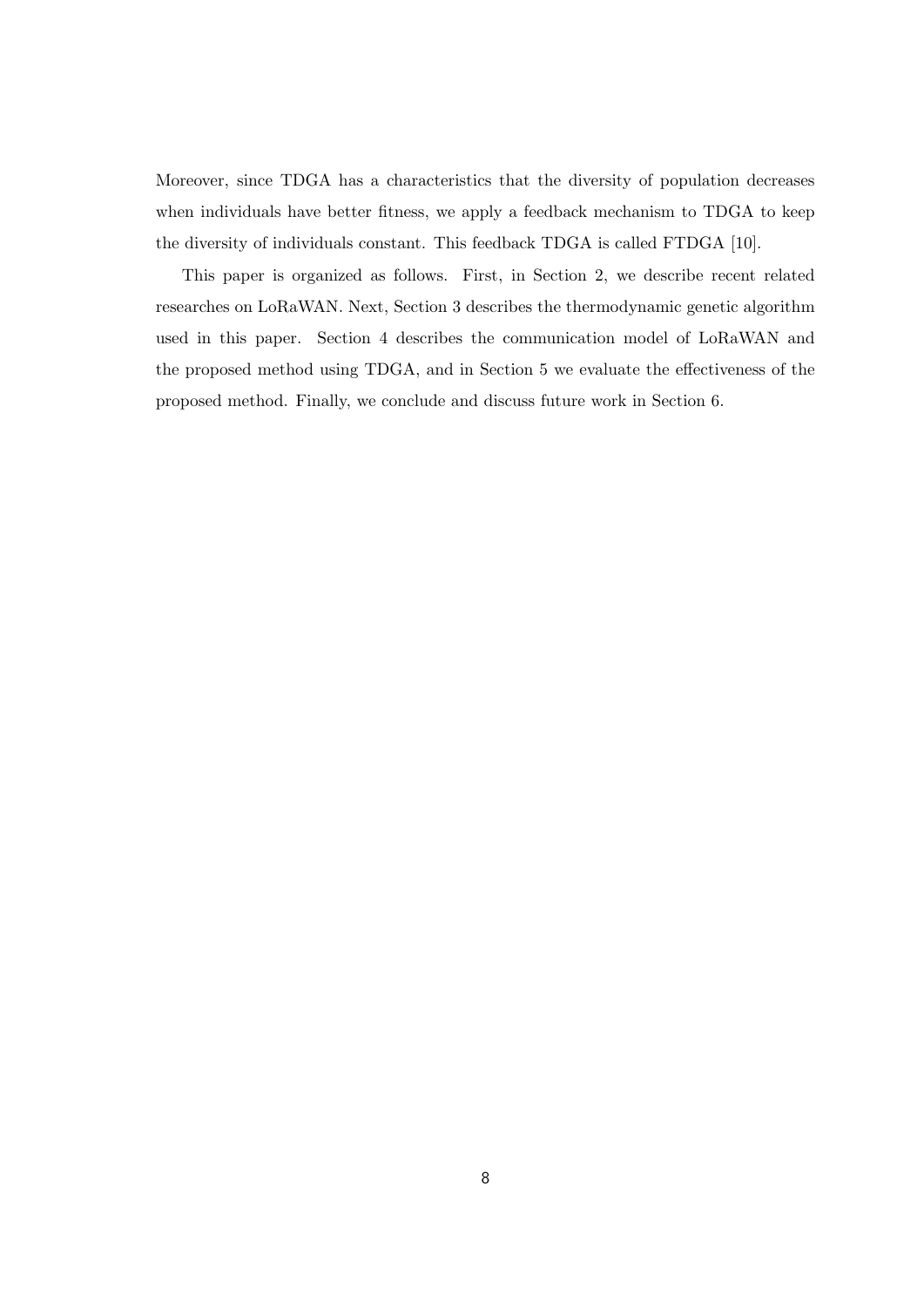### **2 Related work**

In this section, we describe related work on spreading factor control in LoRaWAN and discuss the difference from our proposal.

Reference [11] finds appropriate parameter values using reinforcement learning. Specifically, they use a deep learning approach to tackle the distribution problem for optimizing network resources such as spreading factor, transmission power, and channel allocation in LoRaWAN. In [12], the authors propose a method to improve performance by spreading factor allocation in LoRaWAN. They define an optimization problem of spreading factor allocation to maximize the data reception rate under the constraint on the average power consumption of all nodes. By solving this problem, it is possible to improve the performance under the average power consumption constraint of all nodes. This paper further develops a meta-heuristic method, which is a method for solving the defined problem based on distributed genetic algorithm. Reference [13] investigates the impact of scalability and densification of nodes and gateways on the reliability of the system, taking into account the capture effect. An optimization problem is proposed to derive the node distribution in LoRaWAN networks with multiple gateways at different spreading factor. They also introduce an adaptive algorithm that can easily optimize the spreading factor by adjusting the threshold of the signal-to-noise ratio. Reference [14] proposes a spreading factor allocation approach that pays attention to the traffic load on both the spreading factor and the channel. In [15], an analysis is performed to improve the average system packet success probability (PSP) of LoRa system in ALOHA random access protocol. As a result, they derived a lower bound for the average system PSP. They also showed that the average system PSP can be maximized by properly assigning a spreading factor to each traffic, which also maximizes the node connectivity. In [16], the Greedy method is used for the fairness of power consumption as a objective function. Reference [17] shows that spreading factor assignment using the *k*-means method improves the success rate of communication.

These previous work have optimized the various parameters of LPWA networks. However they do not take into account environmental changes such as the movement of LoRa nodes in the actual operation of LoRaWAN, and do not show whether it is possible to quickly follow environmental changes. One of the goal of our research is to find better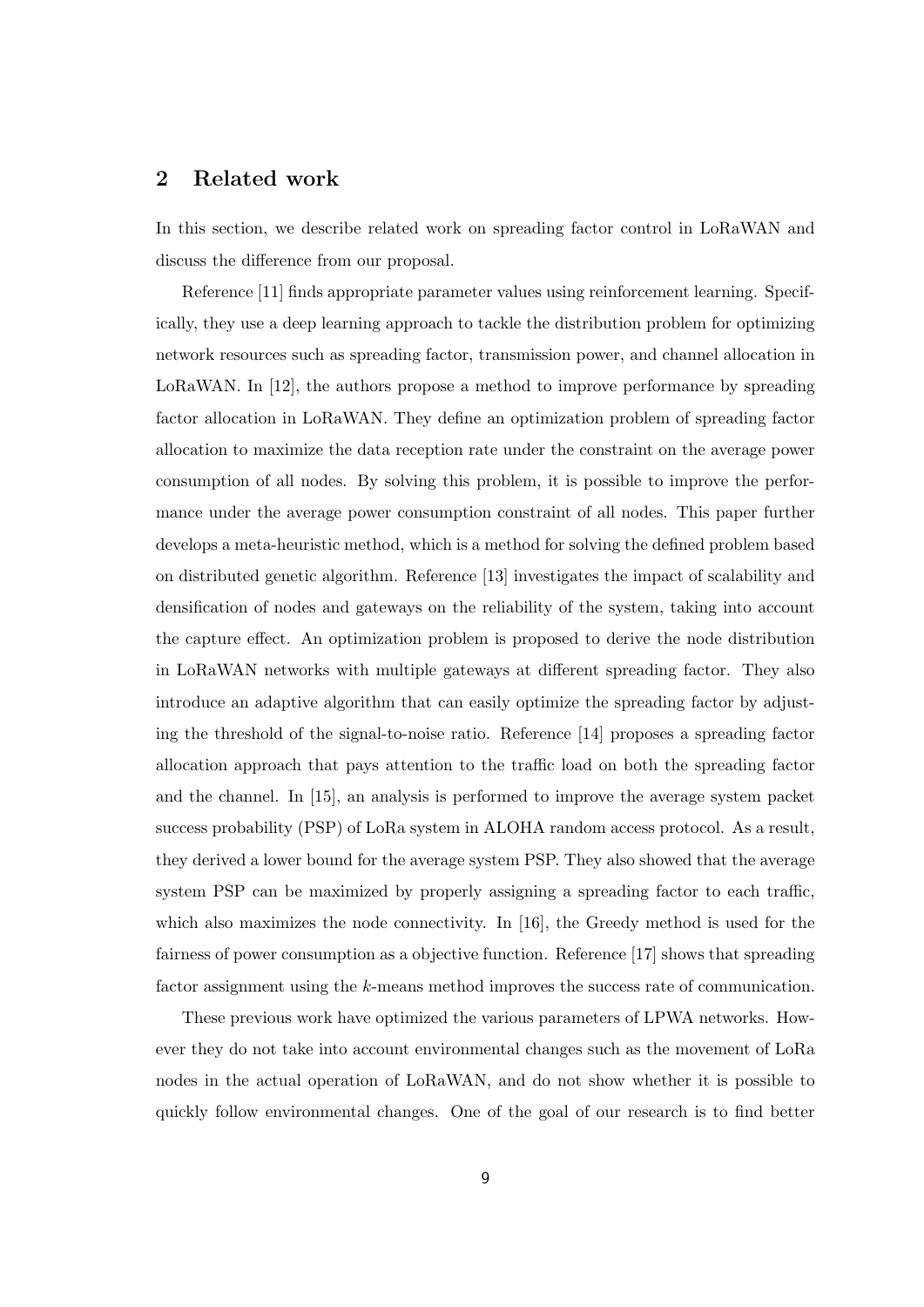solutions quickly in a fluctuating environment, and to do so we propose a method to keep the diversity of solution candidates at a high value.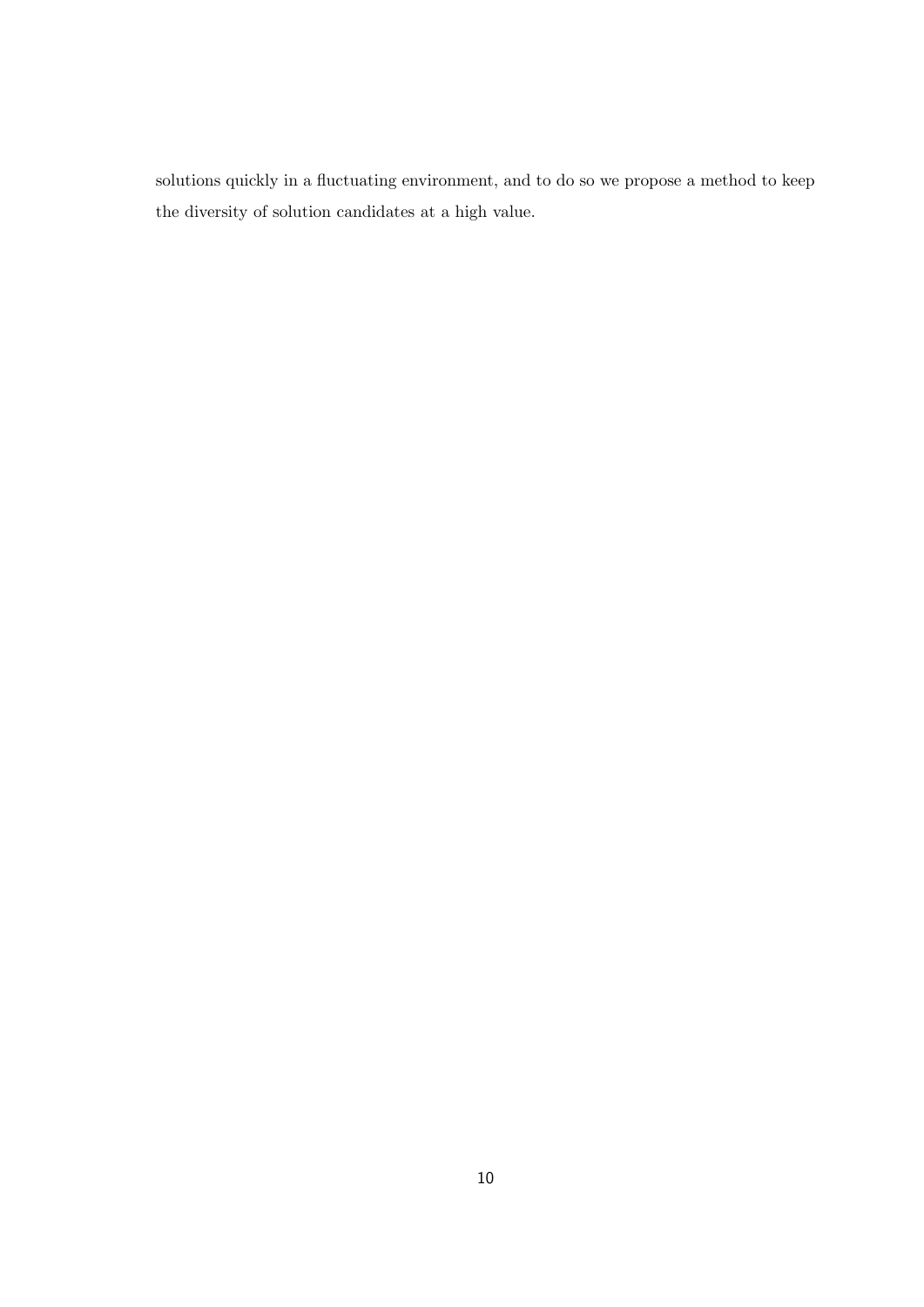## **3 Thermodynamical Genetic Algorithm**

#### **3.1 Genetic algorithm**

Genetic Algorithm (GA) is a meta-heuristic algorithm that applies the process of biological evolution to solve optimization problems. In genetic algorithms, data sequence is mapped to elements of the problem to be solved as genomes. A set of individuals represented by the genome is called *population*. An approximate solution to the optimization problem is obtained by performing genetic operations on the iteration (generation) to evolve it.

A typical GA is performed in the following steps. Let the size of the population be *N* and the number of iterations be *G*.

- 0. Prepare a null set of the current generation and a null set of the next generation, respectively. Generate *N* individuals with random genes for the first generation. Add These individuals into the current generation.
- 1. Cross two randomly selected individuals from the set of the current generation and add it to the the next generation set.
- 2. Repeat 1. until the number of individuals in the next generation set becomes *N*.
- 3. Add a copy of each individual in the set of the current generation to the set of the next generation.
- 4. Mutate at a constant rate for each individual in the set of the next generations.
- 5. Select *N* individuals from the set of the next generation and add them to the current generation.
- 6. Return to 1. If the process has been repeated *G* times, it will output the individual that maximizes the evaluation function (fitness function) from the set of the next generation and finish.

The genetic operations that appear during each step are as follows.

**Crossover** Crossover corresponds to mating in living organisms, in which two new offspring are produced using the genomes of the two parental individuals (Step. 1). In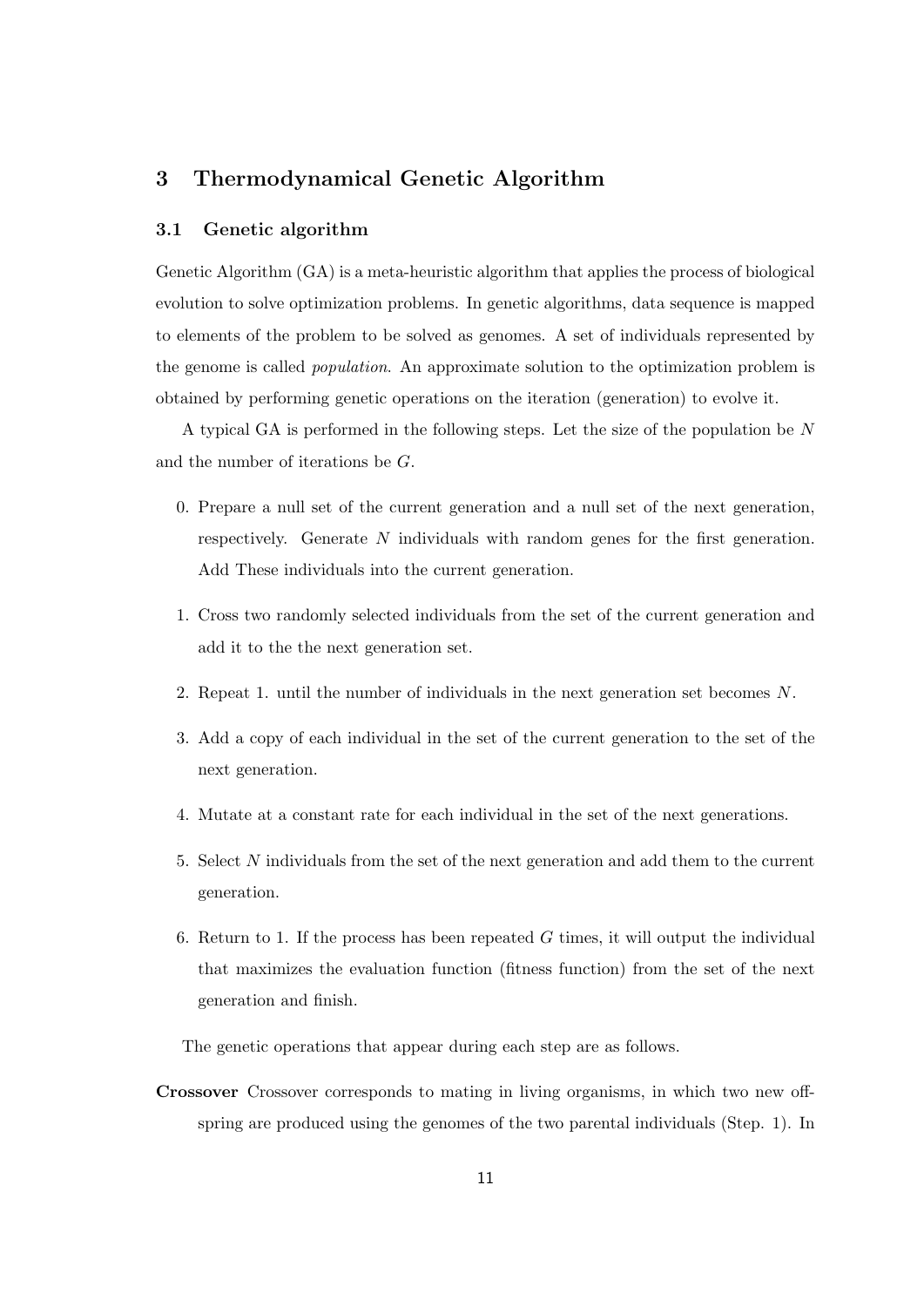this paper, we use a crossover method called uniform crossover. In uniform crossover, each gene of a parent is replaced with a gene of the same locus as the other parent with a certain probability, and these two genomes are used as children.

- **Mutation** Mutation corresponds to the mutation of a gene in an organism (Step. 4). In this paper, for each gene, the probability of mutation is changed to a spreading factor different from the current value with a certain probability.
- **Selection** Selection corresponds to the natural selection of organisms, where the degree of adaptation of each individual is calculated based on an evaluation function, and the more adaptable the individual is, the more likely it is to be selected (Step. 5). In this paper, we use roulette selection as a method of selection. In roulette selection, the probability  $p_i$  that each individual  $i$  of generation  $P$  is selected is determined by equation (1), and a total of *N* individuals are selected with this probability.

$$
p_i = \frac{f(i)}{\sum_{k \in P} f(k)}\tag{1}
$$

*f* is the fitness function defined in section 4.3.

In contrast to the TDGA described below, we will call this simple genetic algorithm SGA (Simple GA).

#### **3.2 TDGA: Thermodynamical genetic algorithm**

It is known that the state of a system in thermal equilibrium at temperature *T* is a probability distribution that minimizes the free energy  $F$  in Eq. (2) (free energy minimization principle).

$$
F = \langle E \rangle - TH \tag{2}
$$

 $\langle E \rangle$  is the average internal energy of the system and *H* is the entropy. When the free energy is minimized, the right-hand side of Eq. (2) can be interpreted as  $\langle E \rangle$  is the term for energy minimization and *−H* is the term for pursuing state diversity, and *T* is treated as a parameter that harmonizes the two. In TDGA, the mechanism of deriving  $\langle E \rangle$  and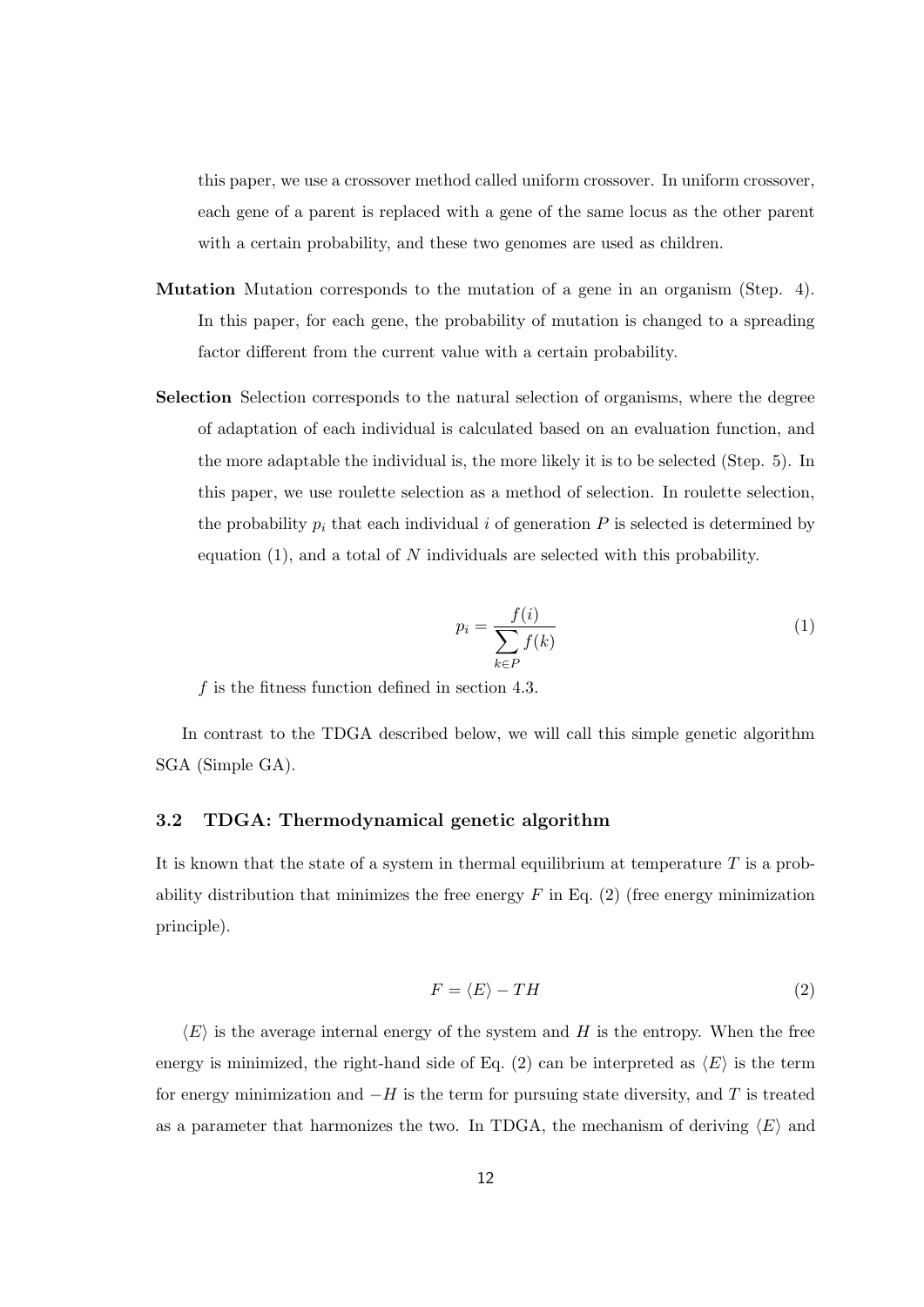*H* in such a way as to minimize the free energy *F* is applied to GA. In TDGA, individuals with a high degree of fitness are retained in the solution space of the target problem, while those with a high degree of difference from other individuals are actively retained in the next generation. This can be expected to function effectively in discovering new solutions after the objective function has changed.

The specific operation of TDGA is as follows. The number of individuals *N*, the maximum number of generations  $G$ , and the temperature schedule function  $T(t)$  are determined in advance.

- 0. Set the number of generations  $t = 0$ . Initialize the population  $P(0)$  with random individuals.
- 1. Let *e* be the elite individual with the greatest fitness.
- 2. Generate N childrens from  $P(t)$  by crossover.
- 3. Construct a candidate population  $P'(t)$  of the next generation from  $P(t)$  and the childrens generated in Step 2. And mutate *P ′* (*t*).
- 4. Add *e* to the next generation population  $P(t + 1)$ .
- 5. Set the number of individuals selected as the next generation of individuals  $i = 1$ .
- 6. Select one individual from  $P'(t)$  and move it to the next generation population  $P(t+1)$ . In this operation, assuming that the *i*-th individual *h* from  $P'(t)$  is added to  $P(t+1)$ , select one individual *h* which minimizes  $P(t+1)$ 's free energy  $F(\text{Eq. } (3))$ as the *i*-th individual.
- 7.  $i = i + 1$ , and if  $i < N$ , go back to Step 6.
- 8.  $i = i + 1$ , and if  $t < G$ , go back to Step 1.

$$
F = \langle E \rangle - T(t)H
$$
  
= 
$$
\frac{\sum_{l=1}^{i} E_l(P(t+1))}{i} - T(t)H
$$
 (3)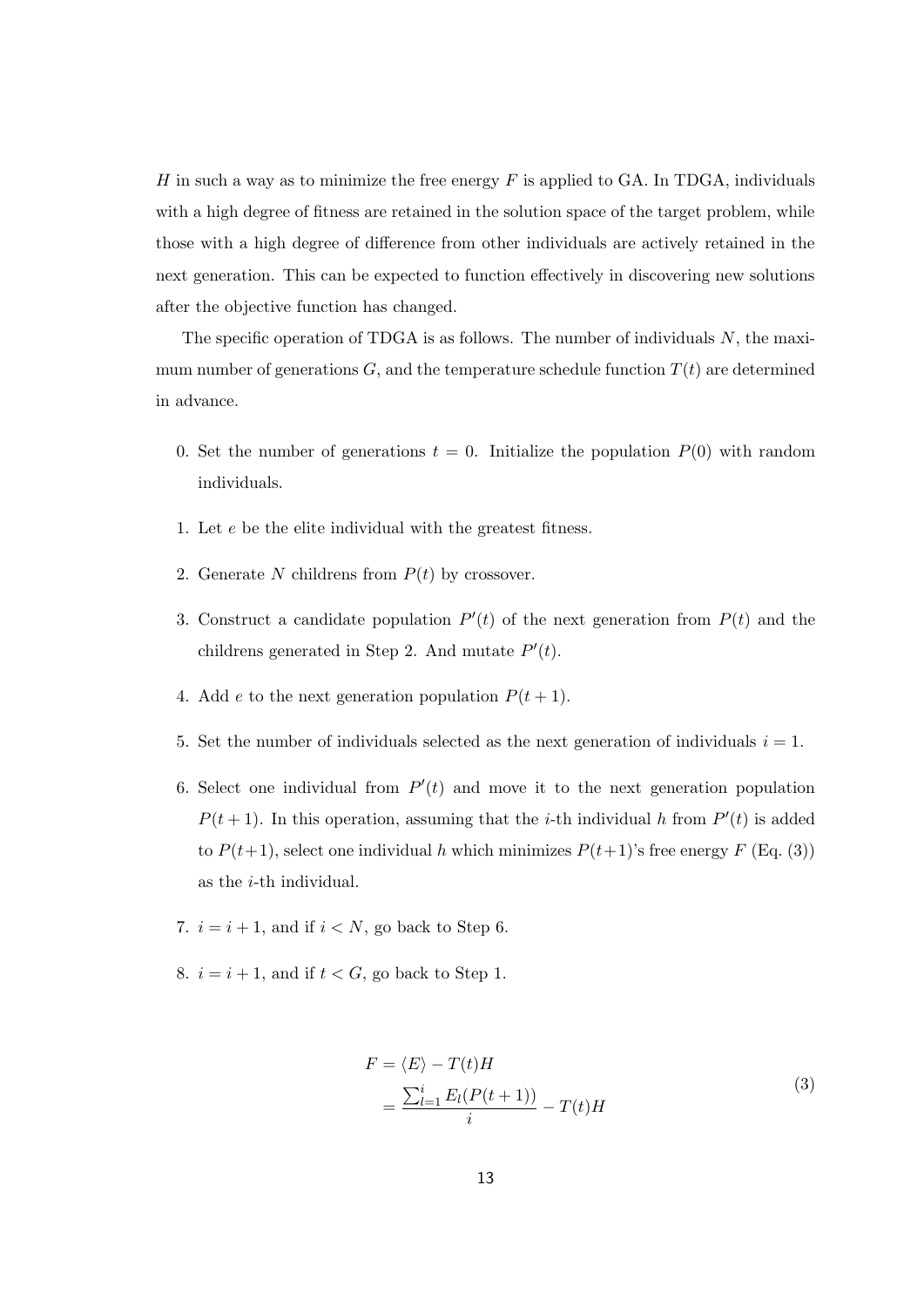In Eq. (3), TDGA expresses the average energy  $\langle E \rangle$  of the system as the negative of the fitness of each individual. The simplest form of entropy *H*, which represents the diversity of a system, is *HALL*, which treats all loci together.

$$
H^{ALL} = -\sum_{i} p_x \log p_x \tag{4}
$$

 $p_x$  is the probability of the existence of species  $x$  in the population. However, in GA, the size of the population is very small compared to the total number of possible species, and therefore even if the population consists of only a few different individuals, *HALL* will be large and impractical [18]. Therefore, TDGA uses alternative entropy definitions;  $H<sup>1</sup>$ per locus and  $H^2$  per two neighboring loci [19]. In this report, we use  $H^1$ .  $H^1$  is defined by the following equation.

$$
H^{1} = \sum_{k=1}^{M} H_{k}^{1}, \quad H_{k}^{1} = -\sum_{\alpha \in \text{allele}} P_{\alpha}^{k} \log P_{\alpha}^{k}
$$
(5)

In Eq. (5),  $H_k^1$  represents the entropy for the gene at locus *k* of the population, and  $P^k_{\alpha}$  is the probability of the existence of allele  $\alpha$  at locus *k*.

#### **3.3 FTDGA: Feedback TDGA**

In the original TDGA, temperature *T* is a parameter to be determined in advance, and considering the minimization of the free energy *F* in Eq. (3), the entropy of the population decreases as the fitness value of the candidate population increases with each step of the solution search. Feedback TDGA (FTDGA) addresses this problem by dynamically changing the *T* in response to changes in the environment, allowing it to cope with environmental changes of unexpected scales.

To realize a feedback type control, a temperature scheduling function  $\mathcal{T}(t)$  defined as Eq. (6) is proposed in [10]. This control preserves the search capability of the TDGA by keeping the entropy at the target entropy *H∗* .

$$
\mathcal{T}(t) = \exp(\tau (H^* - H)) \mathcal{T}(t - 1)
$$
\n(6)

where  $\tau$  is a parameter called feedback gain.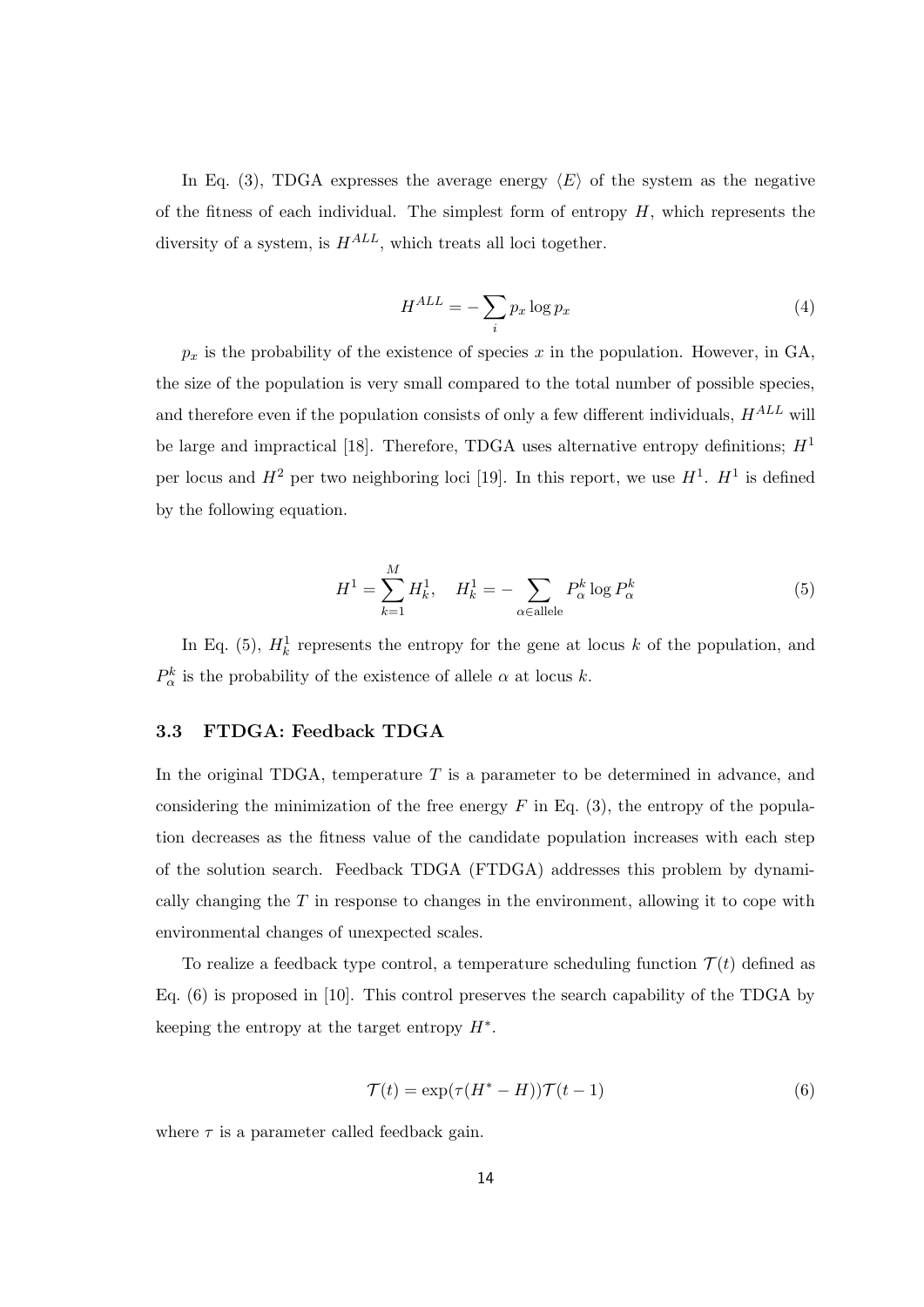## **4 Spreading factor allocation method based on TDGA**

#### **4.1 LoRaWAN communication model**

#### **4.1.1 LoRa modulation**

In LoRa modulation, the modulation scheme used in LoRaWAN, the bandwidth is divided equally, and the signal is sent starting at an arbitrary frequency and increasing in frequency as time passes. Once the signal has increased to the upper limit of the bandwidth, it is increased from the lower limit to the frequency at the start. This one cycle of the signal is called a symbol, and the data is represented by the frequency at the beginning of the symbol. The number of bits of data assigned to one symbol is called the spreading factor. When the spreading factor is  $SF$ , the data that can be expressed in one symbol is from 0 to  $2^{SF} - 1$ .

Increasing the spreading factor by one doubles the length and the number of bandwidth divisions of a symbol. Therefore, the larger the spreading factor, the more the signal is spread out in time, making it more resistant to noise, but lowering the data rate and increasing the transmission time. If the bandwidth is *BW*, the data rate is expressed as  $\frac{BW}{2^{SF}}SF$ . Signals with different spreading factors have different periods of frequency change, so even if they are transmitted simultaneously, the time of frequency overlap is very short. This makes them regarded as practically non-interfering. An example of LoRa modulation is shown in Fig. 1.

In the following, the available bandwidth, spreading rate, and receiver sensitivity for each spreading factor follow the SX1276 module of Semtech, which designs and develops LoRa modules [20].

#### **4.1.2 MAC layer model**

In LoRaWAN, there are three communication classes in the MAC layer: Class A, Class B, and Class C. In Class A of LoRaWAN, ALOHA (pure ALOHA) is used as the communication protocol, and each node sends data packets to the gateway at an arbitrary timing. In Class B, in addition to the communication in Class A, the gateway can broadcast data to all nodes at regular intervals. In Class C, the gateway can send data to nodes at any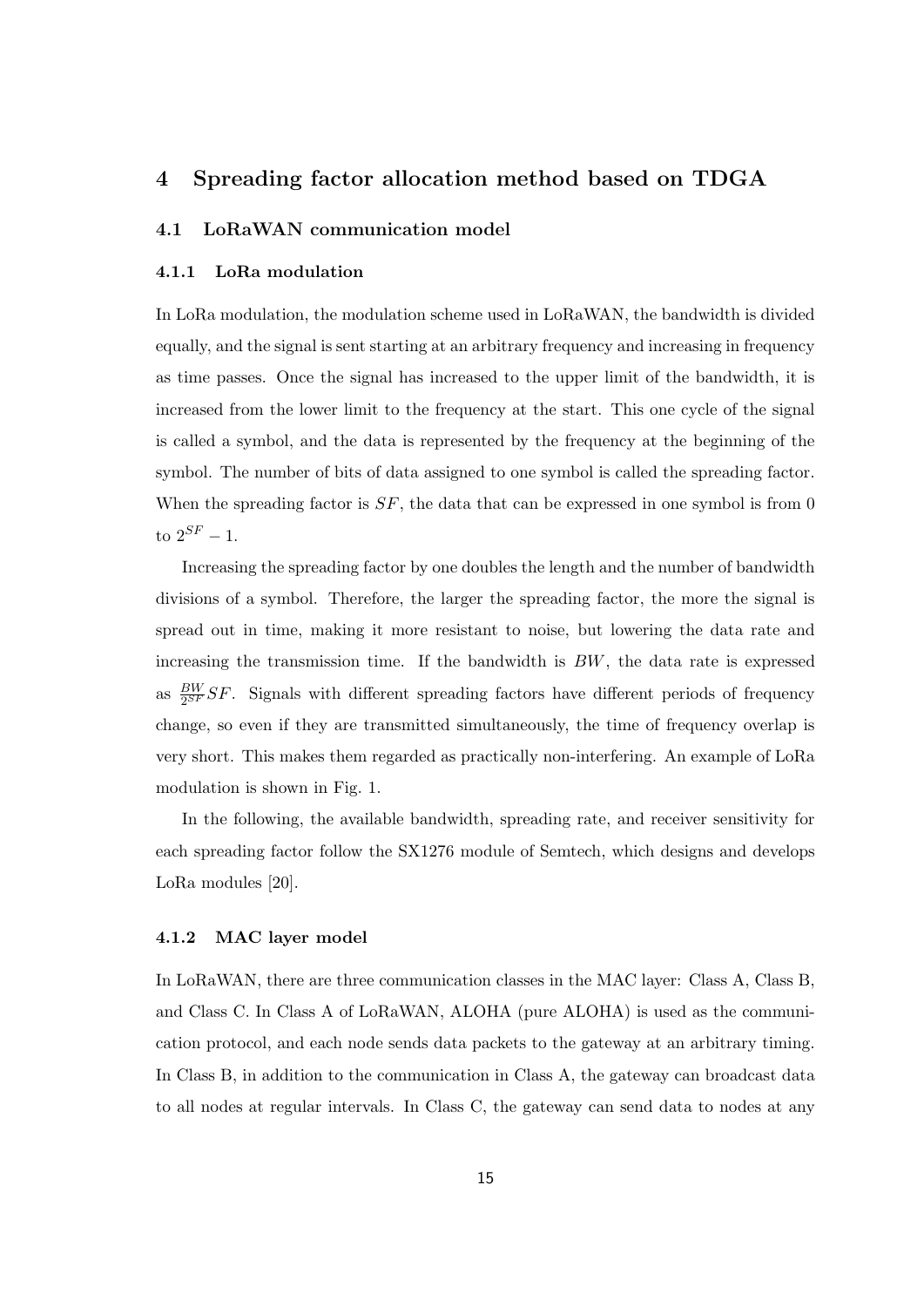

Figure 1: An example of LoRa modulation. The number at the top of each symbol indicates the data that the symbol represents (hexadecimal number).

time. Class C is intended for use with nodes that is always powered. In the method we propose, we assume communication in Class B.

As described in the previous section, when two or more data packets sent with different spreading factors arrive at the gateway at the same time, the frequencies do not overlap, so we assume that all packets can be received normally in this case. If data packets with the same spreading factor are received at the same time, they collide with each other and neither can be received. In this paper, it is assumed that all the packets from the gateway to the node can be successfully transmitted because the signal strength is sufficiently high, and that the communication from the node to the gateway and the communication from the gateway to the node are not affected by each other because they use different channels.

#### **4.1.3 LoRaWAN model**

We assume situations where multiple movable LoRa nodes transmit data to multiple gateways. The LoRa nodes periodically generate data and transmit them to the gateway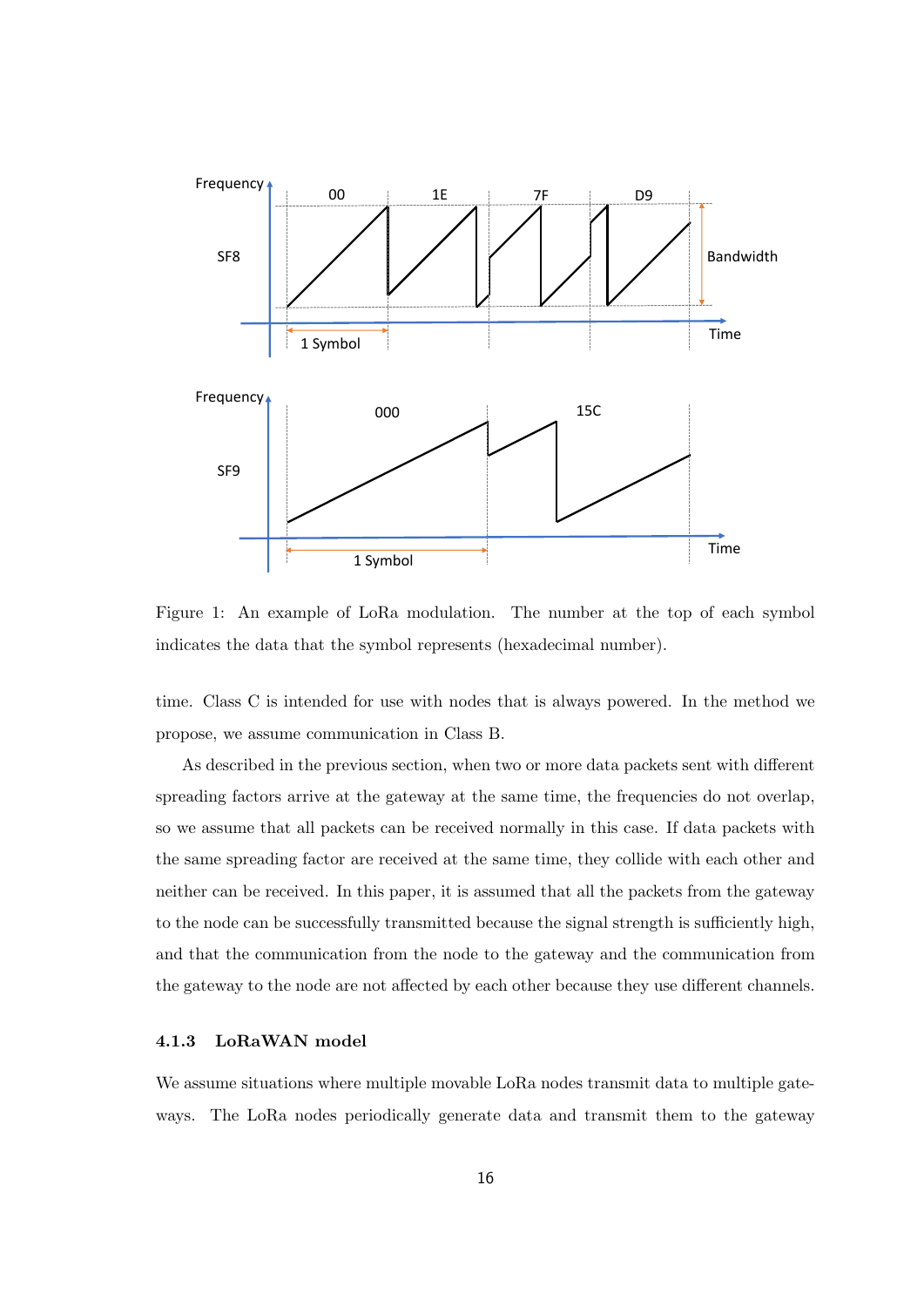immediately after they are generated. Transmission after data generation is performed only once, no re-transmission is performed. The data sent by a node is considered to have been successfully transmitted if it is successfully received and decoded by at least one gateway.

When two or more signals arrive at a gateway at the same time, if they use the same spreading factor, both signals will fail to be decoded, but if they use different spreading factors, both signals will be successfully decoded. Moreover, it is assumed that there will be attenuation of the signal strength depending on the distance between the LoRa node and the gateway, which may cause probabilistic decoding errors and failure in decoding.

The spreading factor used by the LoRa node is changed by control information sent from the gateway, but sending such information to each node has a very large overhead in LPWA, which has a slow communication speed. Therefore, the area to be observed is divided into several sub-areas, and the LoRa nodes belonging to the same sub-area use the same spreading factor. The control information from the gateway is sent to each sub-area by broadcast at once. At this time, each LoRa node needs to know to which sub-area it currently belongs, and it is assumed that the location information can be obtained by GPS (Global Positioning System). It is also assumed that each LoRa node can always get accurate information about the sub-area to which it belongs because the position estimation error of GPS is very small compared to the size of the sub-area.

#### **4.2 Encoding representation**

The number of genes in an individual is the same as the number of sub-areas in the LoRaWAN model, and the spreading factor of each locus and sub-area corresponds as shown in Fig. 2. Therefore, each gene locus will have a value corresponding to available SFs (SF7 to SF12).

#### **4.3 Fitness functions**

LoRaWAN applications have various performance objectives, and we aim to improve the data arrival rate and save energy, which are generally important in many applications. In this thesis, we use the sum of *Farr* and *Fpow*, which will be explained later, as fitness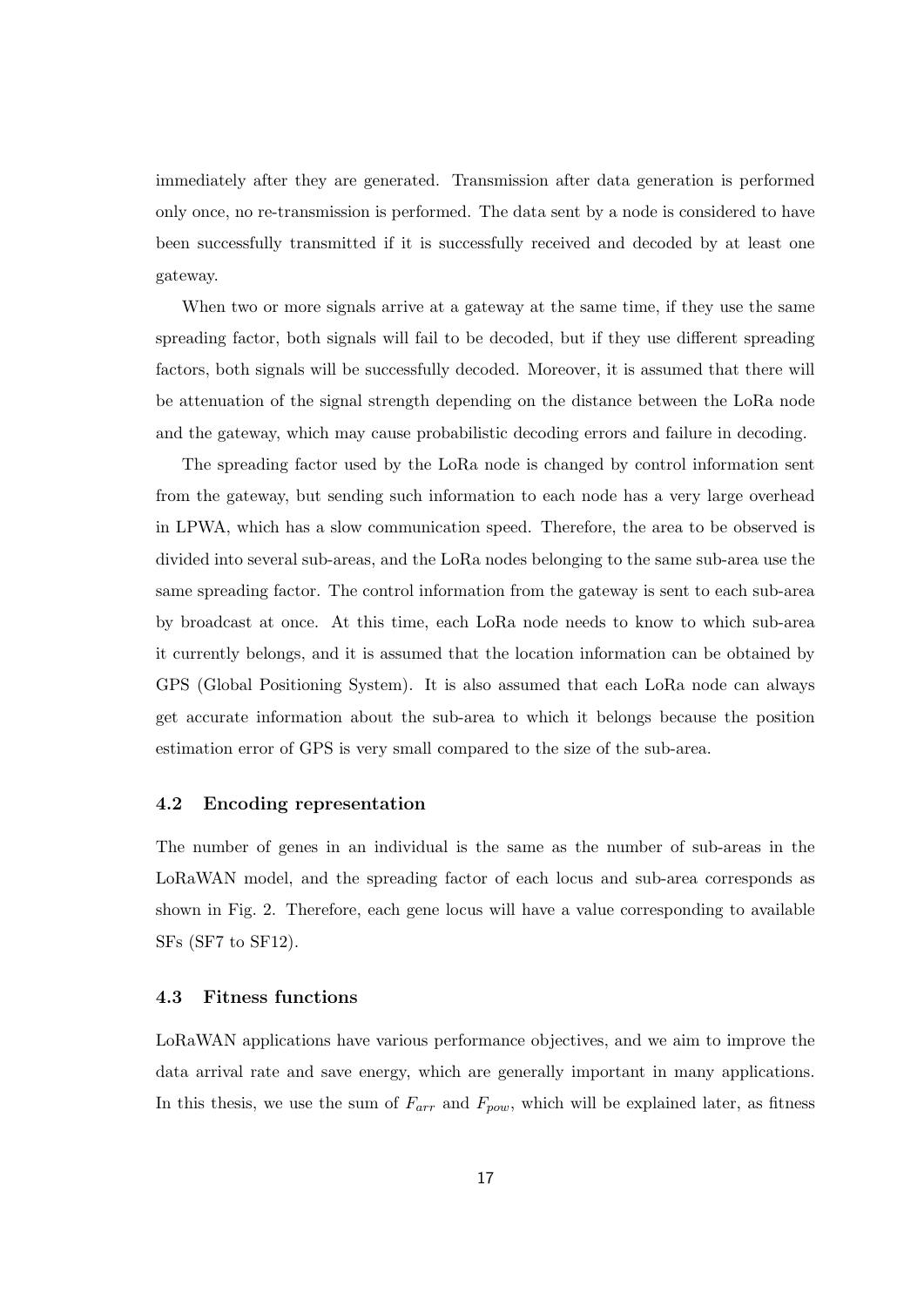

Figure 2: Genes expression and spreading factor

function. The exact solution in this case requires a number of searches proportional to  $N_{SF}^{N_{area}}$ , where  $N_{SF}$  is the number of selectable spreading factors and  $N_{area}$  is the number of subareas. For example, if LoRa assigns 6 available spreading factors to 100 sub-areas,  $6^{100} \simeq 6.5 \times 10^{78}$  searches are required. In this paper, we use the FTDGA to find a solution to this combinatorial problem.

In the ALOHA protocol, we assume that there are *n* nodes on the same link, and each node generates an average of p packets per unit time. In this case, the packet generation rate  $\mu$  from all nodes is equal to *np*. Therefore, the probability  $P(x)$  of *x* packets being generated in a unit time is represented by the Poisson distribution in Eq. (7).

$$
P(x) = \frac{\mu^x}{x!} e^{-\mu} \tag{7}
$$

If the transmission time of a single packet is  $T$ , then in order for a packet generated at time 0 to be transmitted without collision, no other packets must have been generated between time  $-T$  and *T*. This probability  $P_{ALOHA}$  is Eq. (8).

$$
P_{ALOHA} = P(0)^2 = e^{-2\mu T}
$$
\n(8)

#### **4.3.1 Fitness function for the arrival rate at a single gateway**

In the LoRaWAN communication system, each node uses a different spreading factor. As mentioned above, communications between nodes using different spreading factors do not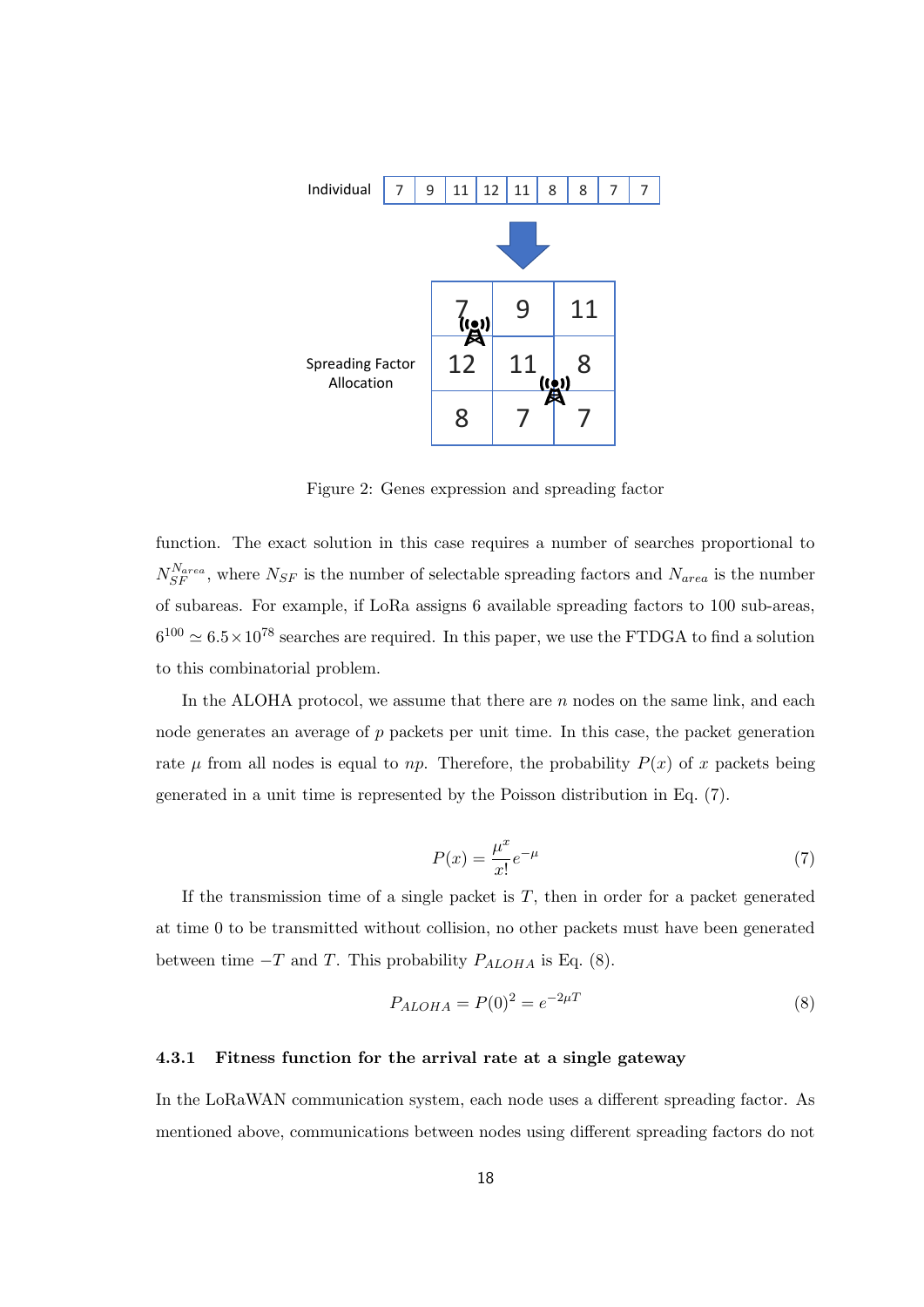collide each other. In addition, the packet error rate in the transmission path is different for each spreading factor. When the packet error rate in the transmission path is *P ER*, the data arrival rate  $F_{arr}$  of nodes in LoRaWAN is Eq.  $(9)$ .

$$
F_{arr} = (1 - PER)e^{-2\mu T}
$$
\n
$$
(9)
$$

However, in calculating the fitness function, *P ER* is calculated assuming that all nodes are located in the center of the sub-area to which they belong. In addition, *n* is the sum of the number of nodes using the same spreading rate, and *p* is the reciprocal of the packet generation period. *Farr* is calculated for each node, and the average value is used as the fitness for the arrival rate.

#### **4.3.2 Fitness function for the arrival rate at multiple gateways**

In LoRaWAN, it is possible to use multiple gateways. In that case, it is assumed that there are multiple gateways in the communication range of a node. In this paper, it is assumed that all gateways are included in the communication range of a node *m*, and each gateway is called BS<sub>i</sub>  $(i = 0 \ldots N_{BS} - 1$ , where  $N_{BS}$  is the total number of gateways), according to the LoRaWAN specification, the data sent by a node should be successfully received by at least one gateway. Therefore, the arrival rate (*Farr*) is as follows.

$$
F_{arr} = N_{all}^{-1} \sum_{m=0}^{N_{all}} \left\{ \prod_{i=1}^{N_{BS}} (1 - PER(m, i))(1 - e^{-2\mu T}) \right\}
$$
(10)

where  $PER(m, i)$  is the packet error rate determined according to the distance between node *m* and gateway *i*, and *Nall* is the total number of nodes.

#### **4.3.3 Fitness function for the total power consumption of nodes**

We use Eq. (11) as the fitness function for power consumption. Here, *n* is the number of nodes to be controlled, Pow(SF) is the power consumption required for one data transmission at the spreading factor *SF*, and *P* is the sum of the power consumption required for one data transmission for all nodes. We use the power consumption for the case of the largest spreading factor of 12 and the smallest of 7, and keep *Fpow−total* in the range of 0 to 1.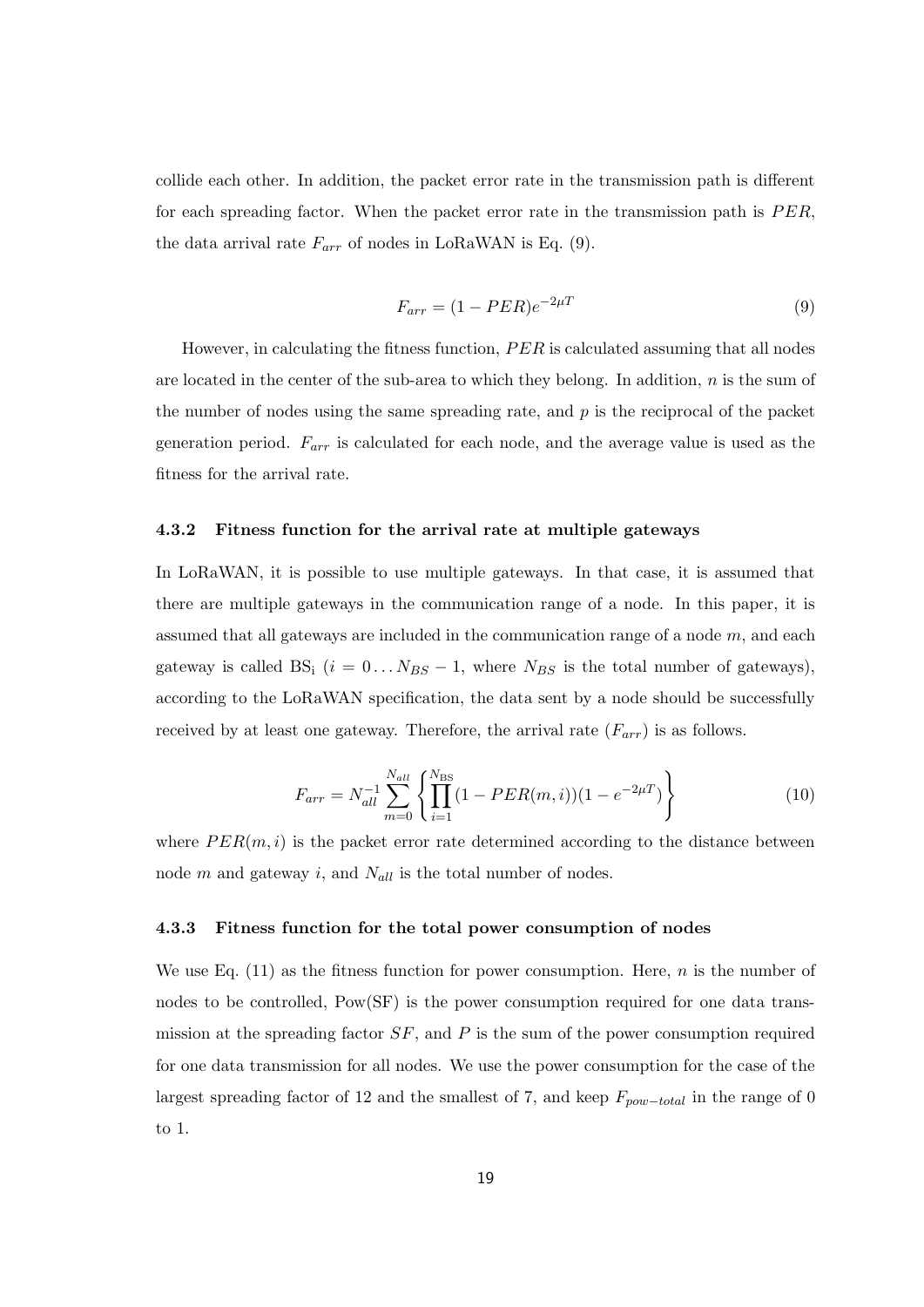$$
F_{pow-total} = -\frac{P - n\text{Pow}(12)}{n(\text{Pow}(12) - \text{Pow}(7))}
$$
\n
$$
\tag{11}
$$

Note that we set a penalty on the power consumption. If the total power consumption of all nodes exceeds the upper limit value, the fitness of the power is set to 1/100 of the original value.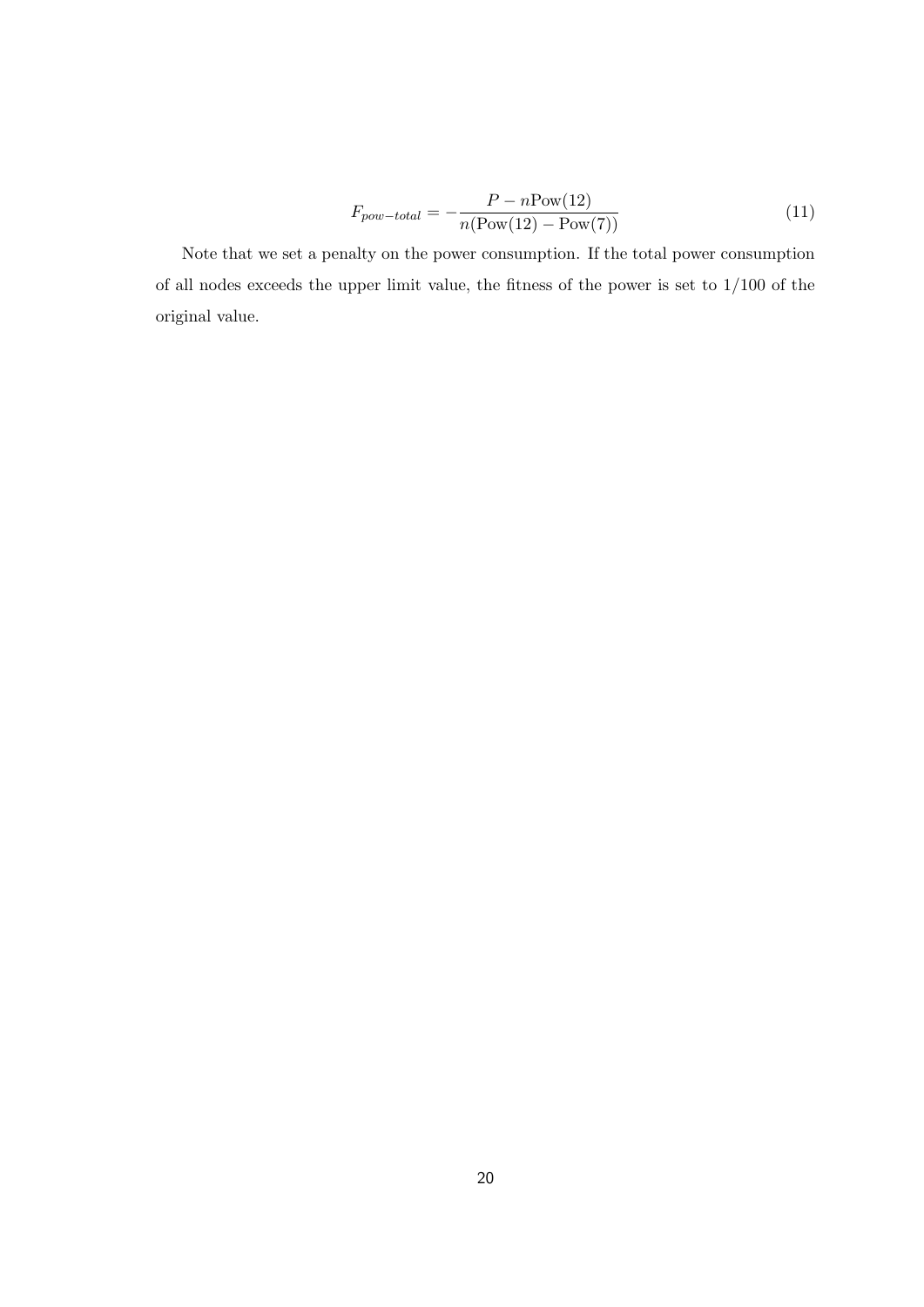## **5 Evaluation**

#### **5.1 Simulation settings**

As a simulation environment, we assume that LoRaWAN where five gateways are placed at random locations, and if data from a node is successfully delivered to any one of the gateways, the reception is successful. Each LoRa node generates data periodically and sends it to the gateway immediately after it is generated along with its location information. The data transmission is done by ALOHA protocol and no re-transmission is done.

Based on the node location information, the gateway obtains the number of nodes belonging to each sub-area, and determines the spreading rate to be assigned to the nodes belonging to each sub-area by the GA. After determining the allocation method, a control signal is sent to each sub-area by broadcast, and the node that receives the message changes its own spreading factor. The area is divided into  $10 \times 10$  sub-areas, and nodes in the same area are assigned the same spreading factor. To demonstrate the adaptability of the proposed method to various situations, we design a scenario with the following three policies as the environmental setting for the simulation. The details of the scenarios are described in the subsequent sections, corresponding to each of them.

- Evaluation in a situation where the optimal solution changes due to node mobility
- Evaluation in a situation where the optimal solution changes due to gateway failure

As the fitness of data arrival, we use the average value of data arrival rate calculated by Eq.  $(9)$ , and use Eq.  $(11)$  as the fitness for power consumption. The evaluation function is set to be the sum of these two fitness functions. As methods for comparison, we use a method with FTDGA replaced by a simple genetic algorithm (SGA) or a method replaced by TDGA that does not use the feedback function  $\mathcal{T}(t)$ . In addition to the algorithm described in Section 3.1, the compared SGA used here adopts an elite strategy in which individuals with good evaluation values are kept as elites in the population, and the number of elites to be kept is 40.

The parameters for GA are shown in Table 2, and other simulation parameters are shown in Table 1.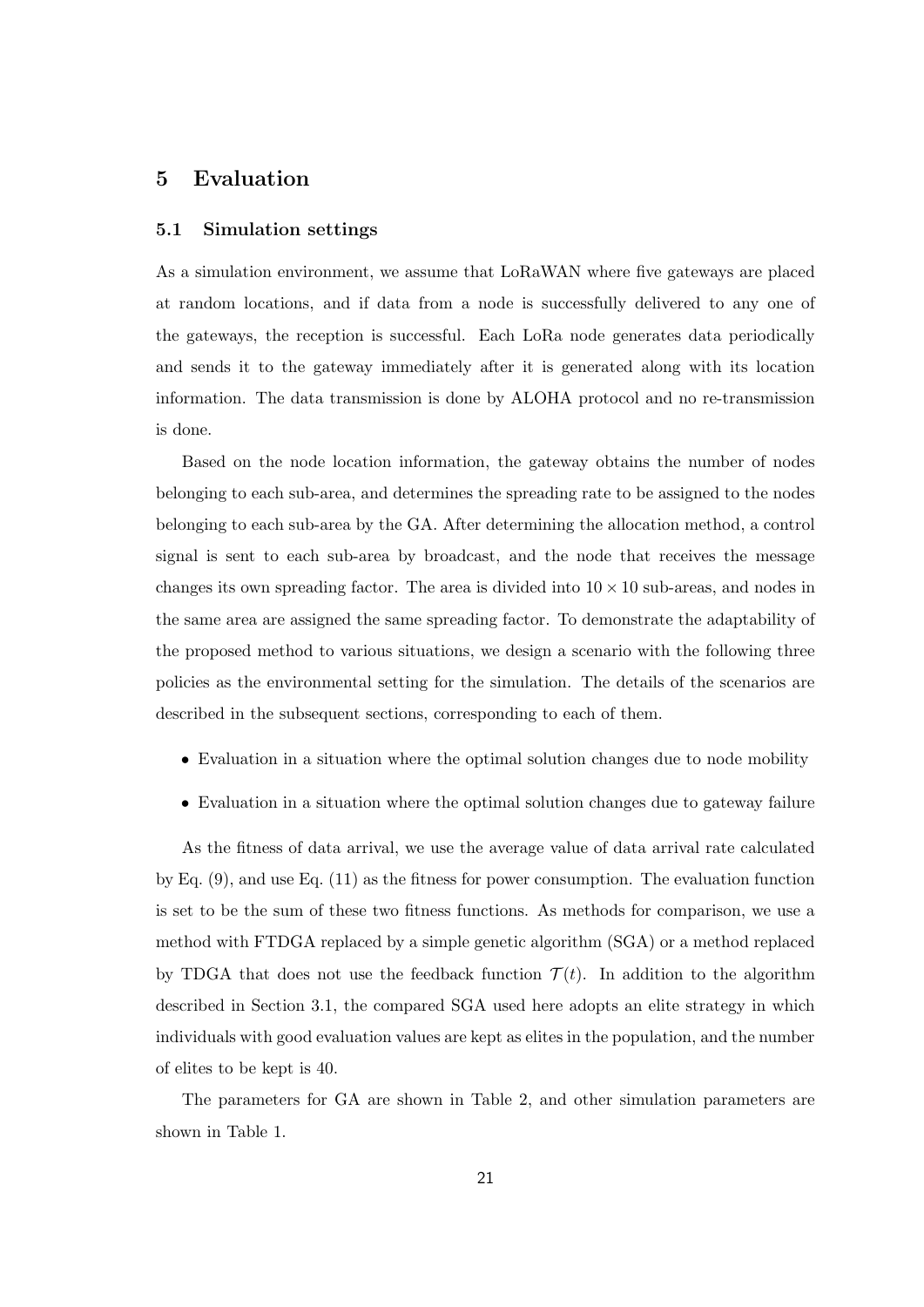Table 1: Simulation settings

Table 2: Parameters for GA

| Parameter            | Value              | Parameter                  | Value |  |
|----------------------|--------------------|----------------------------|-------|--|
|                      |                    |                            |       |  |
| Simulation time      | 10000 s            | Size of population         | 500   |  |
| Period of calling GA | 50 <sub>s</sub>    | Number of generations to   | 100   |  |
|                      |                    | calculate for each GA call |       |  |
| First GA call time   | 100 s              |                            |       |  |
| Power limit          | $118.8 \text{ mW}$ | Mutation rate              | 0.05  |  |
|                      |                    | Crossover rate             | 0.3   |  |

The parameters related to LoRa communication are shown in Table 3.

| Parameter           | Value               | details                                      |
|---------------------|---------------------|----------------------------------------------|
| <b>FIELD WIDTH</b>  | $10 \; \mathrm{km}$ | Width of the area to be controlled           |
| <b>FIELD_HEIGHT</b> | 10 km               | Height of the area to be controlled          |
| AREA_DIV_X          | 10                  | Number of horizontal separations of the area |
| <b>AREA_DIV_Y</b>   | 10                  | Number of vertical separations of the area   |
| DATA RATE           | 100 s               | Data generation period                       |

The probability of errors in the signal reaching the gateway changes depending on the distance between the node and the gateway and the spreading factor. In this paper, we use the values of packet error rate shown in Table 4 for simulation.

#### **5.2 Simulation scenarios**

#### **5.2.1 Node mobility**

In this scenario, the simulation assumes that a part of nodes moves. Due to the nature of spreading factor, using low spreading factors near the gateway and using high spreading factors far from the gateway improves the data arrival rate, so significant changes of the optimal solution almost never cause with the proposed method when the nodes move. Specific environmental changes are as follows.

• In an area of 10 km square, 600 nodes will be placed at random locations. These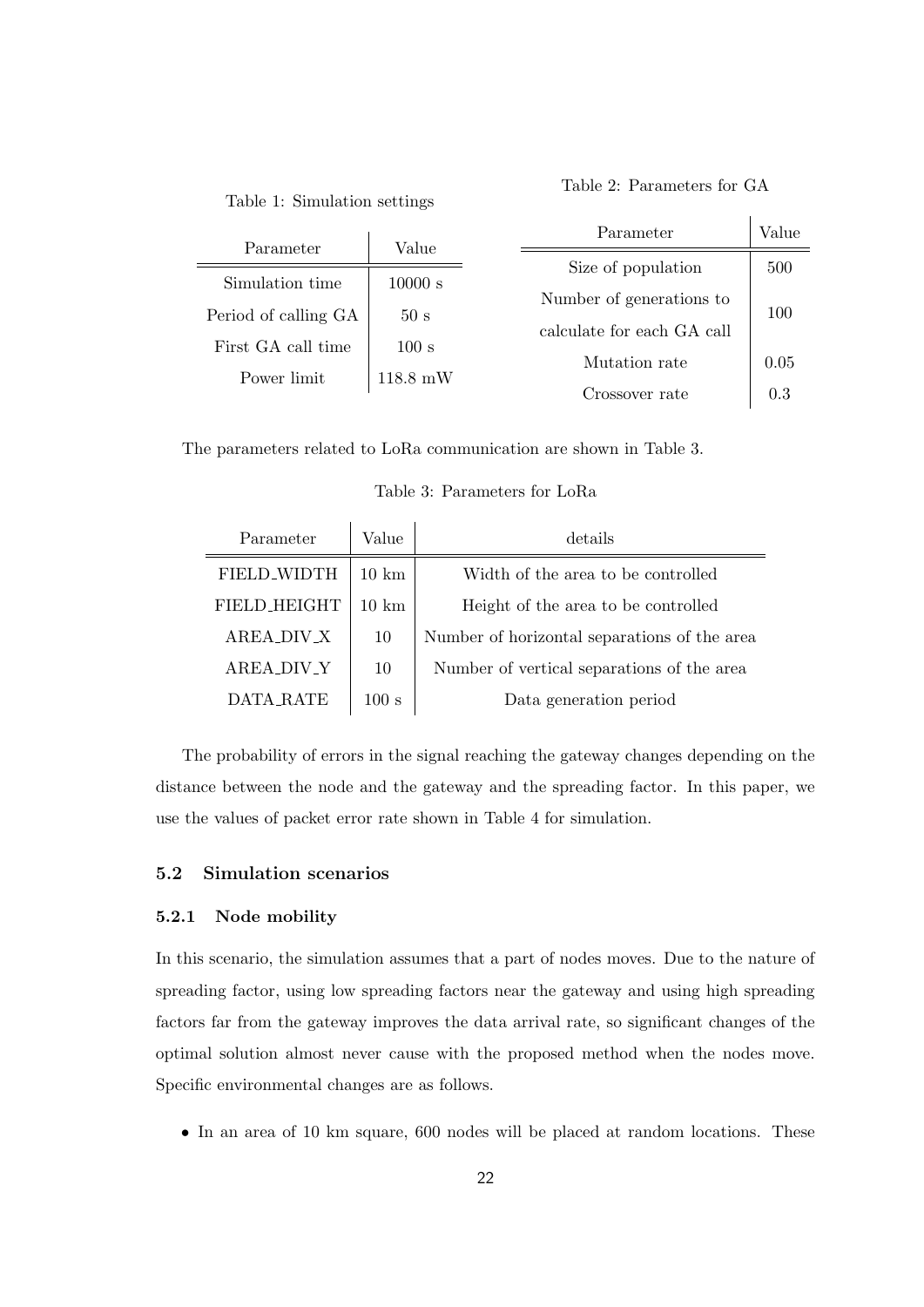| $distance\backslash SF$ | 7     | 8     | 9     | 10     | 11    | 12    |
|-------------------------|-------|-------|-------|--------|-------|-------|
| $0-1km$                 | $0\%$ | $0\%$ | $0\%$ | $0\%$  | $0\%$ | $0\%$ |
| $1-2km$                 | 20%   | 10%   | $0\%$ | $0\%$  | $0\%$ | $0\%$ |
| $2-3km$                 | 40%   | 30%   | 15%   | 15%    | 10%   | 10%   |
| $3-4km$                 | 50%   | 40%   | 30%   | 25%    | 20%   | 15%   |
| $4-5km$                 | 60%   | 55%   | 45%   | $30\%$ | 25%   | 20%   |
| $5km-$                  | 80%   | 70%   | 60%   | $50\%$ | 40%   | 35\%  |

Table 4: Available spreading factors and packet error rate

nodes do not move.

- After that, 20 mobile nodes will be added to each of 20 randomly chosen sub-areas.
- Every 2500 seconds, these added nodes move to another nearby sub-area. At this time, the destination of the 20 nodes in the same sub-area is assumed to be the same.

#### **5.2.2 Gateway failure**

In this scenario, the simulation assumes that gateways become failure. When a gateway fails, the optimal solution changes further than the scenario in the previous section because the nodes that were using lower spreading factors near the gateway are forced to use higher spreading factors to communicate with other gateways. Specifically, every 2000 seconds during the simulation, one gateway is selected randomly and failed. Communication between nodes and the failed gateway becomes impossible.

#### **5.2.3 Balancing power consumption of individual nodes**

We use another fitness function for the goal of equalizing the power consumption of individual nodes. The value of fitness for this goal changes over time.

The fitness function for balancing the power consumption of nodes is defined as *Fpow−each* in Eq. (12).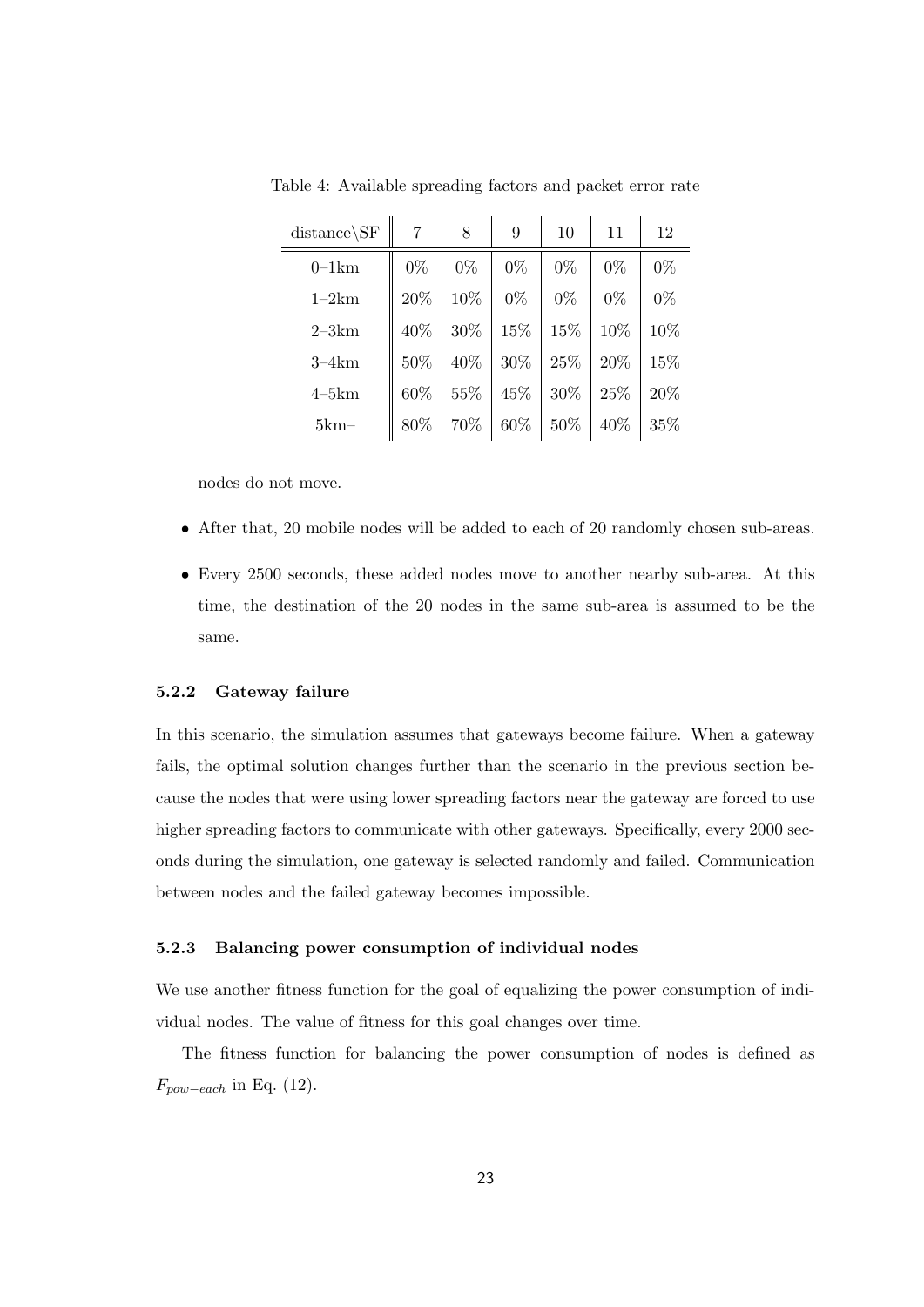$$
F_{pow-each} = -\frac{pow_{sum} - pow_{min}}{pow_{max} - pow_{min}} \tag{12}
$$

In Eq. (12), the node with the minimum remaining battery power in each sub-area when the time of one transmission cycle has elapsed when using the spreading factor assignment in the individual to be calculated is obtained, and the sum of the difference between the minimum remaining battery power in those nodes and the remaining battery power in the other nodes is set to *powsum*. In Eq. (12), *powmax* and *powmin* are the values when individuals are given such that *powsum* is the maximum and minimum, respectively.

#### **5.3 Results**

We performed ten simulations for each single parameter setting while changing the target entropy  $H^*$  and feedback gain  $\tau$  of FTDGA. In all simulations, the environment the same, i.e., the placement of nodes, destinations of moving nodes, and the placement of gateways, are the same. For reference, SGA with the elite number of 40 and TDGA were also run with the same environment settings. GA runs every 50 seconds, and the individual with the highest fitness value will be output as the solution. The parameters used are as shown in Table 5.

Table 5: Parameters for TDGA and FTDGA

| Parameter | Value                                                     |
|-----------|-----------------------------------------------------------|
| Ŧ         | $10^{-5}$ , $10^{-4}$ , $10^{-3}$ , $10^{-2}$ , $10^{-1}$ |
| H*        | 20, 40, 80                                                |
|           | 0.01, 0.1, 1                                              |

#### **5.3.1 Nodes mobility**

 $\equiv$ 

The distribution of fitness obtained as a result of SGA and TDGA is represented by box plots in Fig 3, and the results of FTDGA are shown in Fig. 4.

First of all, with TDGA, we can see that for  $T = 10^{-4}$  and  $T = 10^{-3}$ , the solution does not exceed the upper power limit in more than half of the simulations, but for lower values of *T*, the solution may exceed the upper power limit and produce a solution with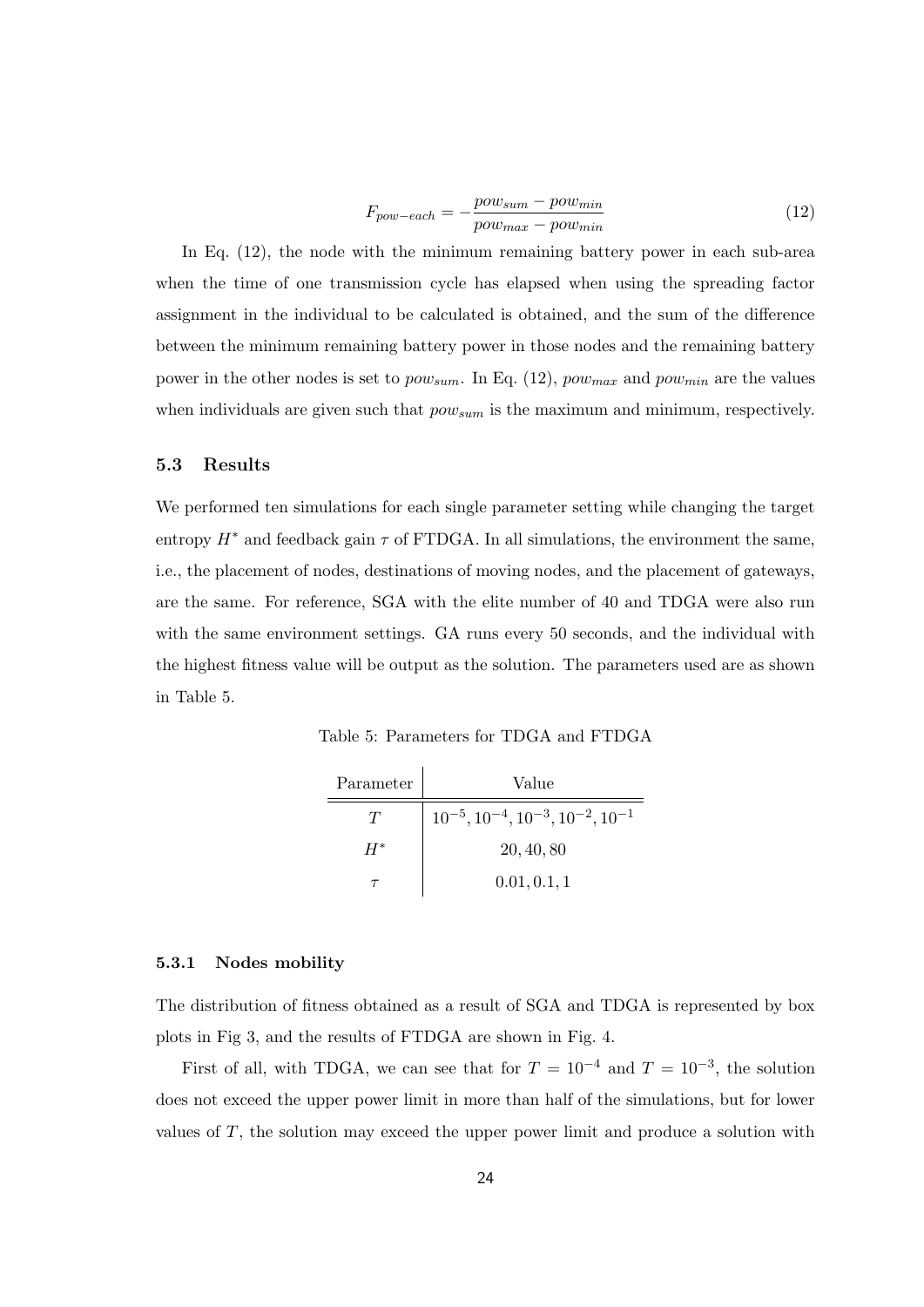

Figure 3: Fitness comparison with TDGA (Node mobility)



Figure 4: Fitness comparison with FTDGA (Node mobility)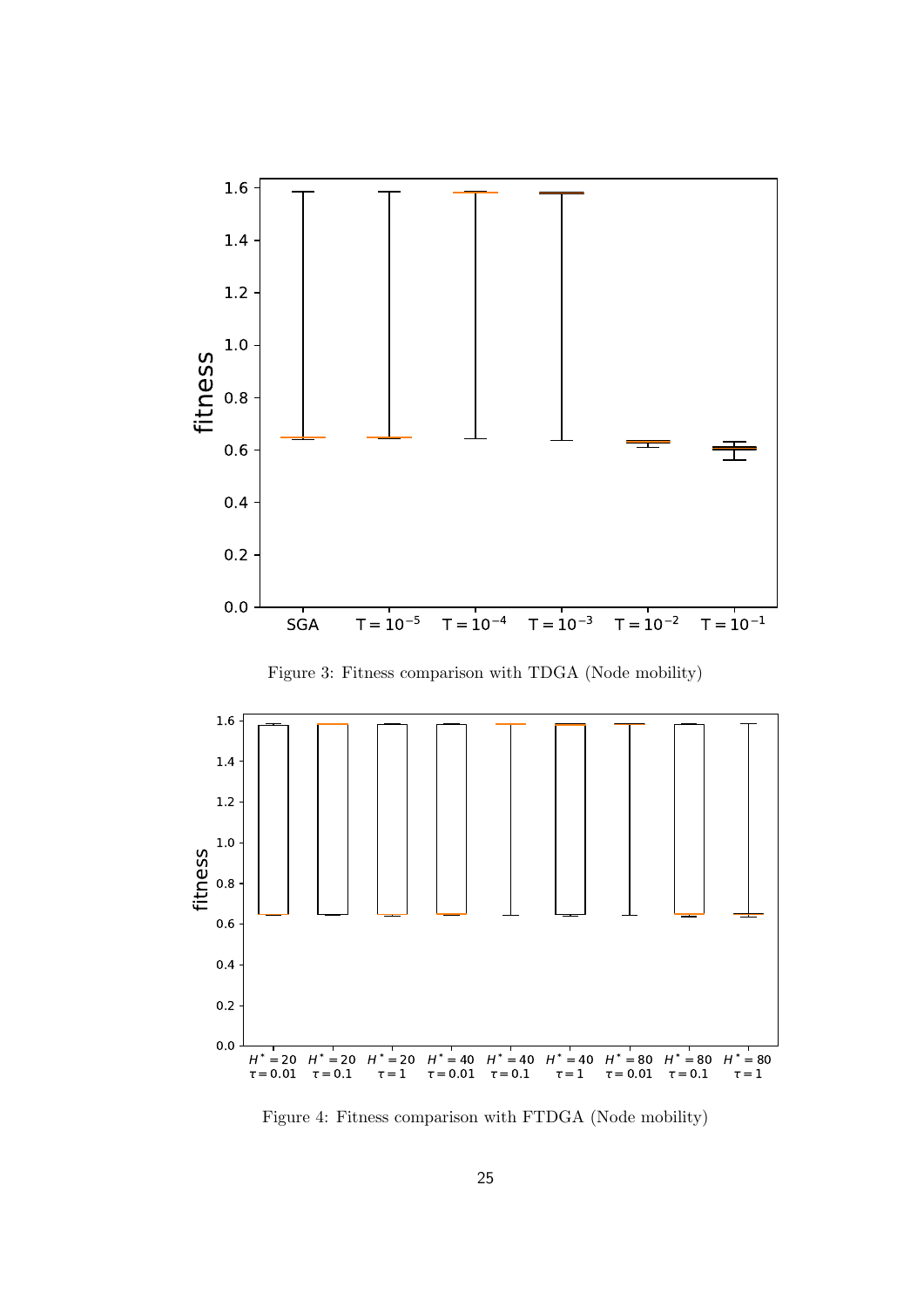low fitness. However, for values of *T* less than that, the power limit is exceeded and a solution with low fitness is output. For *T* values higher than these, we were not able to find any solution that does not exceed the upper power limit. In other words, neither too low nor too high temperature parameters can quickly find solutions with high fitness.

With FTDGA, the entropy immediately after the start of the simulation was lower than TDGA because FTDGA tried to maintain the target entropy  $H^*$  for  $H^* = 20$ ,  $\tau = 0.01$  and  $H^* = 40$ ,  $\tau = 0.01$ , the initial solution finding performance was not sufficient. For  $H^* = 40$ ,  $\tau = 0.1$  and  $H^* = 80$ ,  $\tau = 0.01$ , the performance is close to that of TDGA. However, when  $\tau$  is further increased beyond these values, the change in entropy *H* becomes too large, and as shown in Fig. 6, the value of *H* fluctuates around zero or close to the upper limit, resulting in a decrease in performance. For smaller values of  $\tau$ , the feedback function has almost no effect on the temperature and the behavior shown in Fig. 8 is almost the same as that of TDGA shown in Fig. 7.





Figure 5: Entropy with  $H^* = 20$  and  $\tau =$ 0*.*01

Figure 6: Entropy with  $H^* = 40$  and  $\tau = 1$ 

#### **5.3.2 Gateway failure**

The resulting fitness distributions for SGA and TDGA are represented by box plots in Fig 9, and the results for FTDGA are shown in Fig 10.

With TDGA, as in the environment of the previous section, the fitness of the most output solution was superior when  $T = 10^{-3}$ . With FTDGA, the fitness of the most output solution was also superior when  $H^* = 40$ ,  $\tau = 0.1$  settings, as in the previous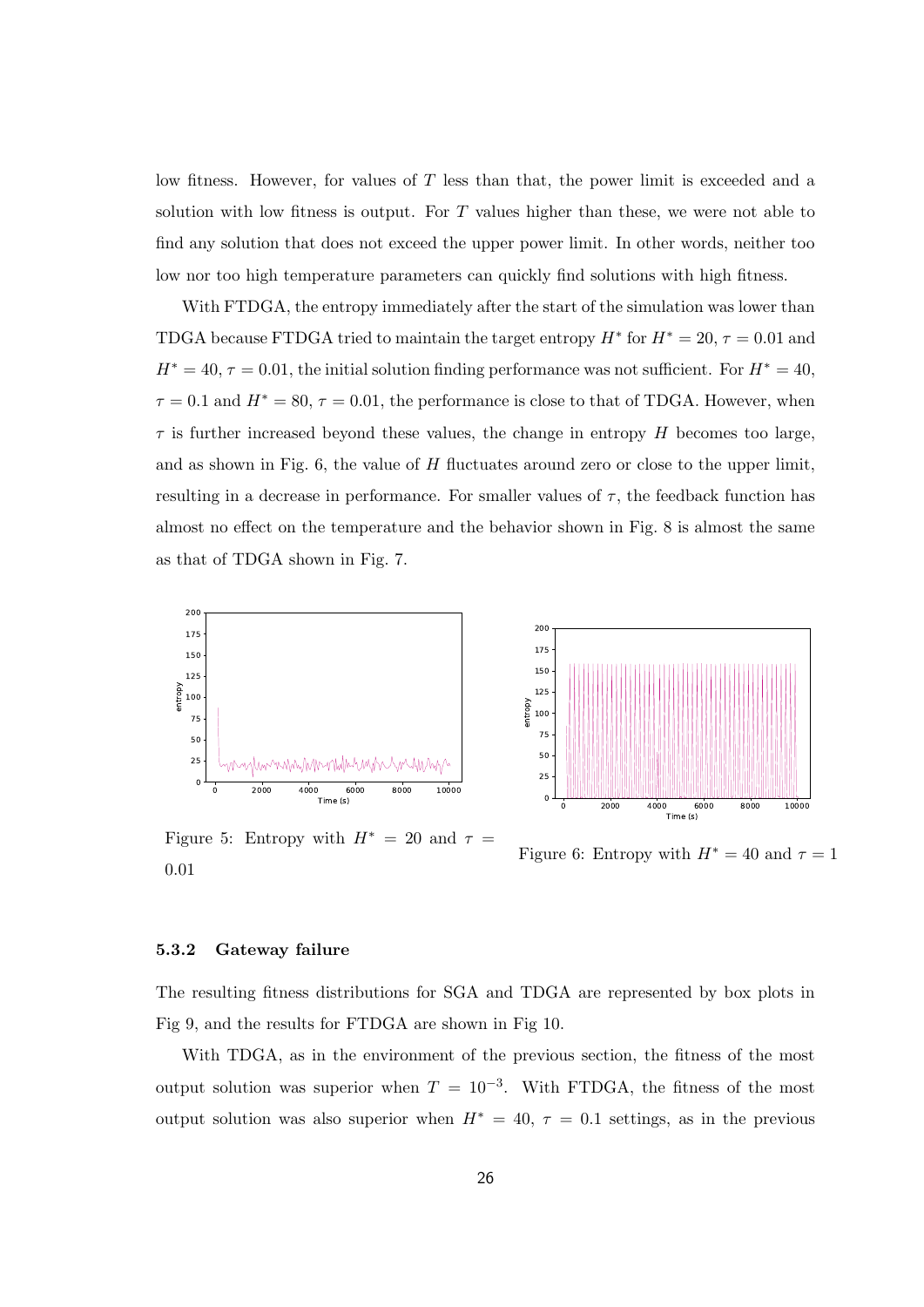



Figure 8: Entropy with  $H^* = 40$  and  $\tau =$ 0*.*001

section.

#### **5.3.3 Balancing power consumption of individual nodes**

In this section, the half of the fitness function for power consumption is set to *Fpow−each* and the other half of it is *Fpow−total*. The distribution of fitness obtained as a result of SGA and TDGA is represented by box plots in Fig. 11, and the results of FTDGA are shown in Fig. 12.

With TDGA, the appropriate temperature *T* was 10*−*<sup>3</sup> or 10*−*<sup>4</sup> in the previous environment. But with this environment setting, the performance was better at  $T = 10^{-4}$ , while the solution satisfying the power constraint was not found at *T*10*−*<sup>3</sup> . With this setting, the performance was better at  $T = 10^{-4}$ , while  $T = 10^{-3}$  did not find a solution that satisfied the power constraint, indicating that the performance was better at  $T = 10^{-5}$ where the temperature was lower.

On the other hand, FTDGA performs almost as well as the other settings at the setting of  $H^* = 40$  and  $\tau = 0.1$ , which was the best in the two previous environments.

#### **5.4 Discussion**

In our proposed method using TDGA, when selecting individuals, it sequentially selects one by one the individuals to be left for the next generation. When selecting the first few individuals, the higher the temperature *T*, the more heterogeneous individuals will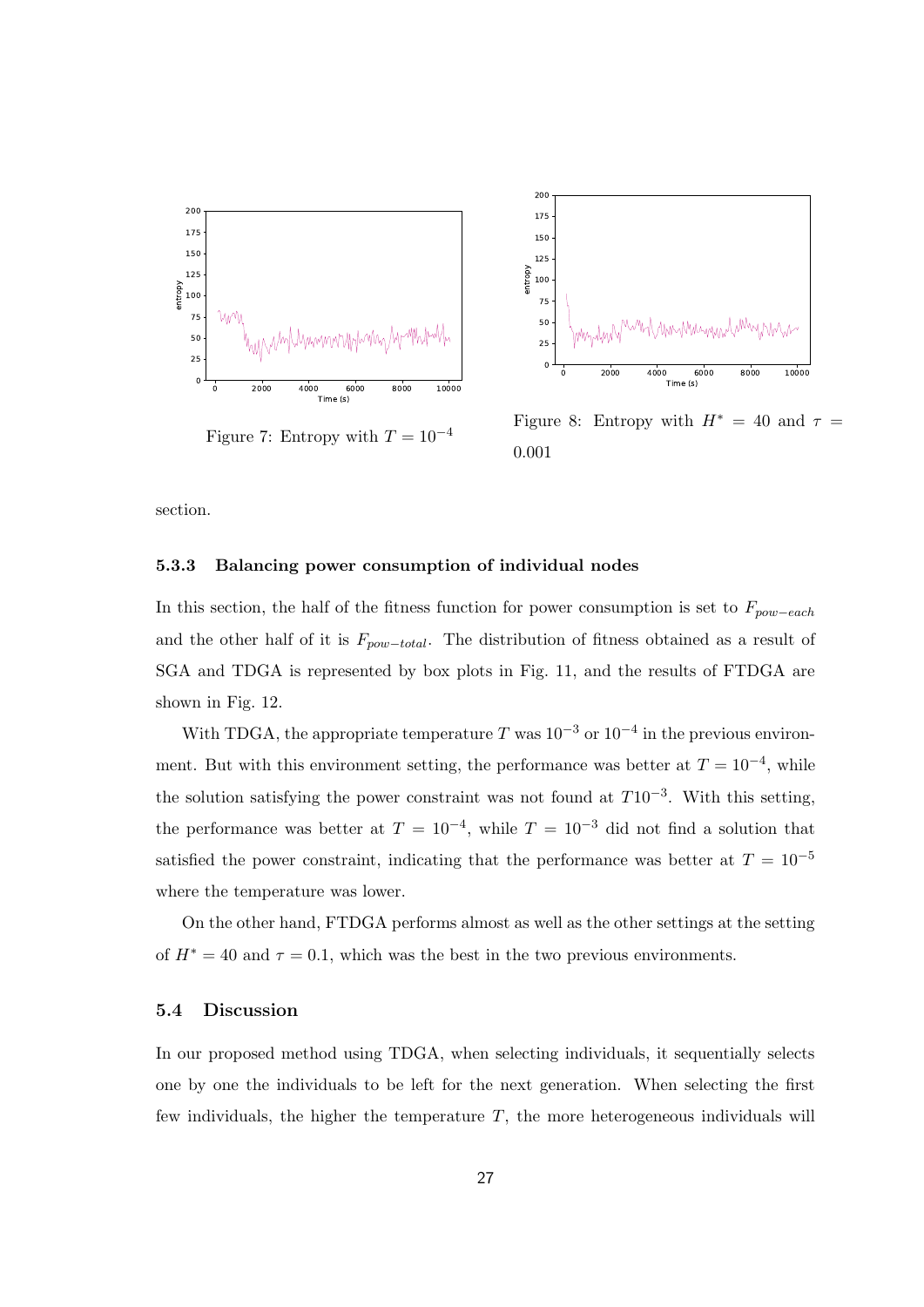

Figure 9: Fitness comparison with TDGA (Gateway failure)

be selected as the next generation population, because there is a tendency to try to leave individuals that are significantly different from the previously selected individuals in order to increase the entropy value to some extent in order to minimize the free energy *F*. Because of this nature of the selection operation of TDGA, it is likely that a certain value of entropy in FTDGA will be sufficient to achieve sufficiently good fitness in most environments to be attainable in the design of the gene expression.

Moreover, since FTDGA can automatically set *T*, we believe that it can be used as a method to search for *T* when the appropriate temperature is not known. In this case, it is necessary to know the appropriate target entropy *H∗* , but this is not very dependent on the environment, so it is easier to set the parameters  $H^*$  and  $\tau$  than trying different temperatures with TDGA.

Regarding the relationship between fitness and actual performance, first of all, for power, the higher the *Fpow−total* and *Fpow−each* definitions, the more power can be saved.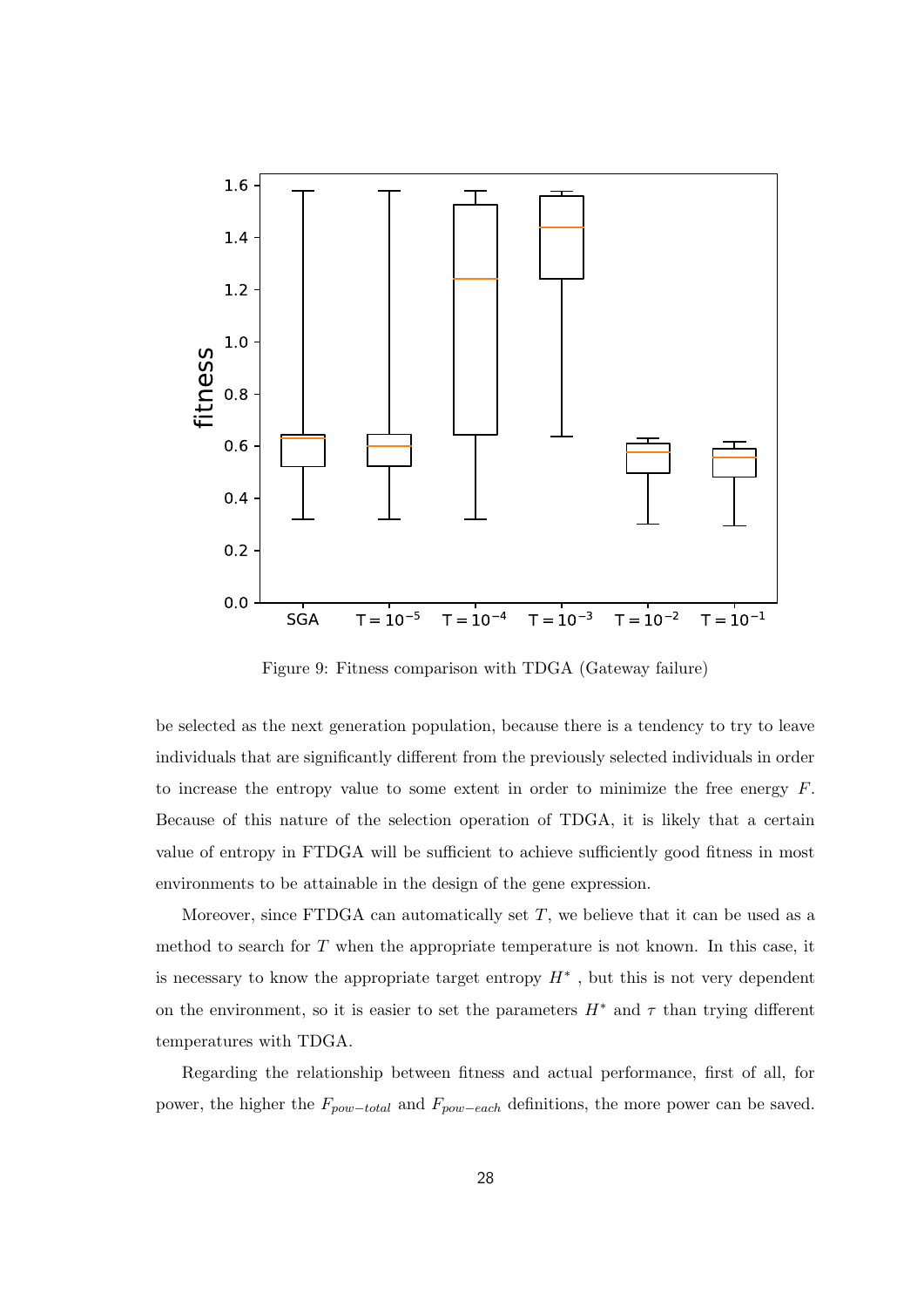

Figure 10: Fitness comparison with FTDGA (Gateway failure)

As for throughput, the actual data collection rate (shown by the green line) during the simulation and *Fthr* (shown by the green line) are almost identical as shown in Fig. 13. The data extraction rate (DER) is the ratio of packets sent by the terminal to those received by the gateway during a certain period of time. The calculation range of DER in Figure 13 is 500 seconds.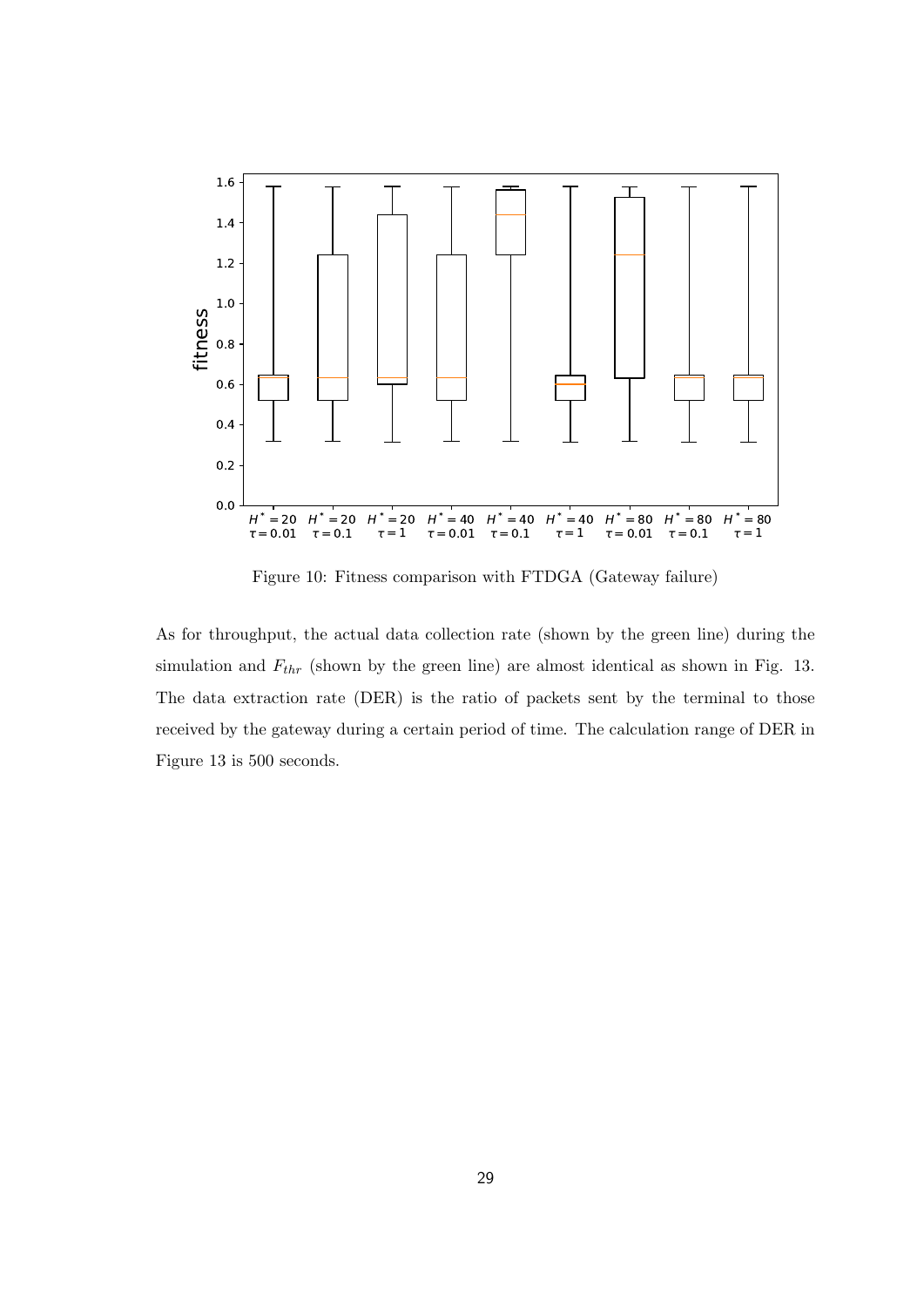

Figure 11: Fitness comparison with TDGA (Balancing power consumption)



Figure 12: Fitness comparison with FTDGA (Balancing power consumption)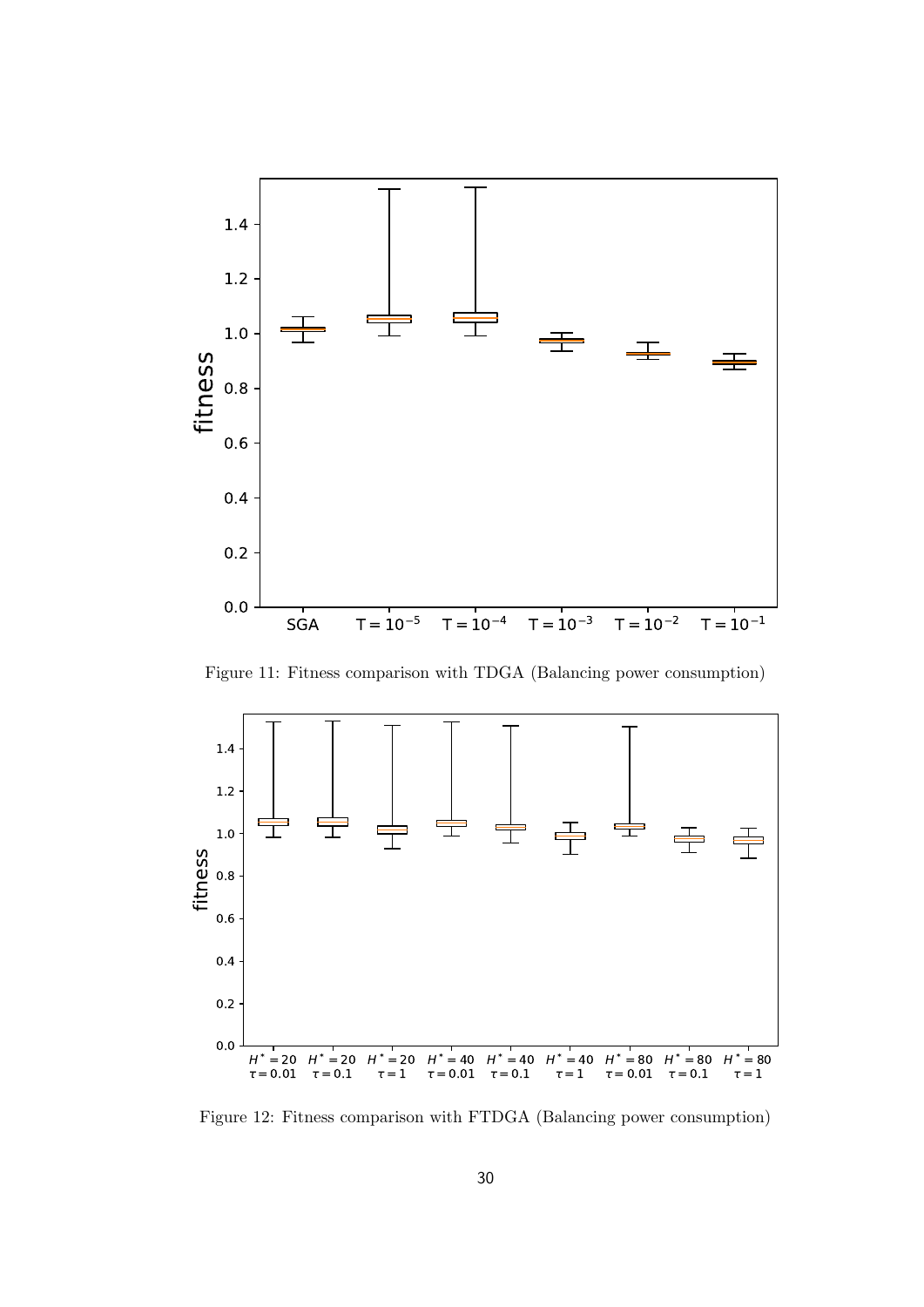

Figure 13: Data extraction rate and  $F_{thr}$  ( $H^* = 40$  and  $\tau = 0.1$ )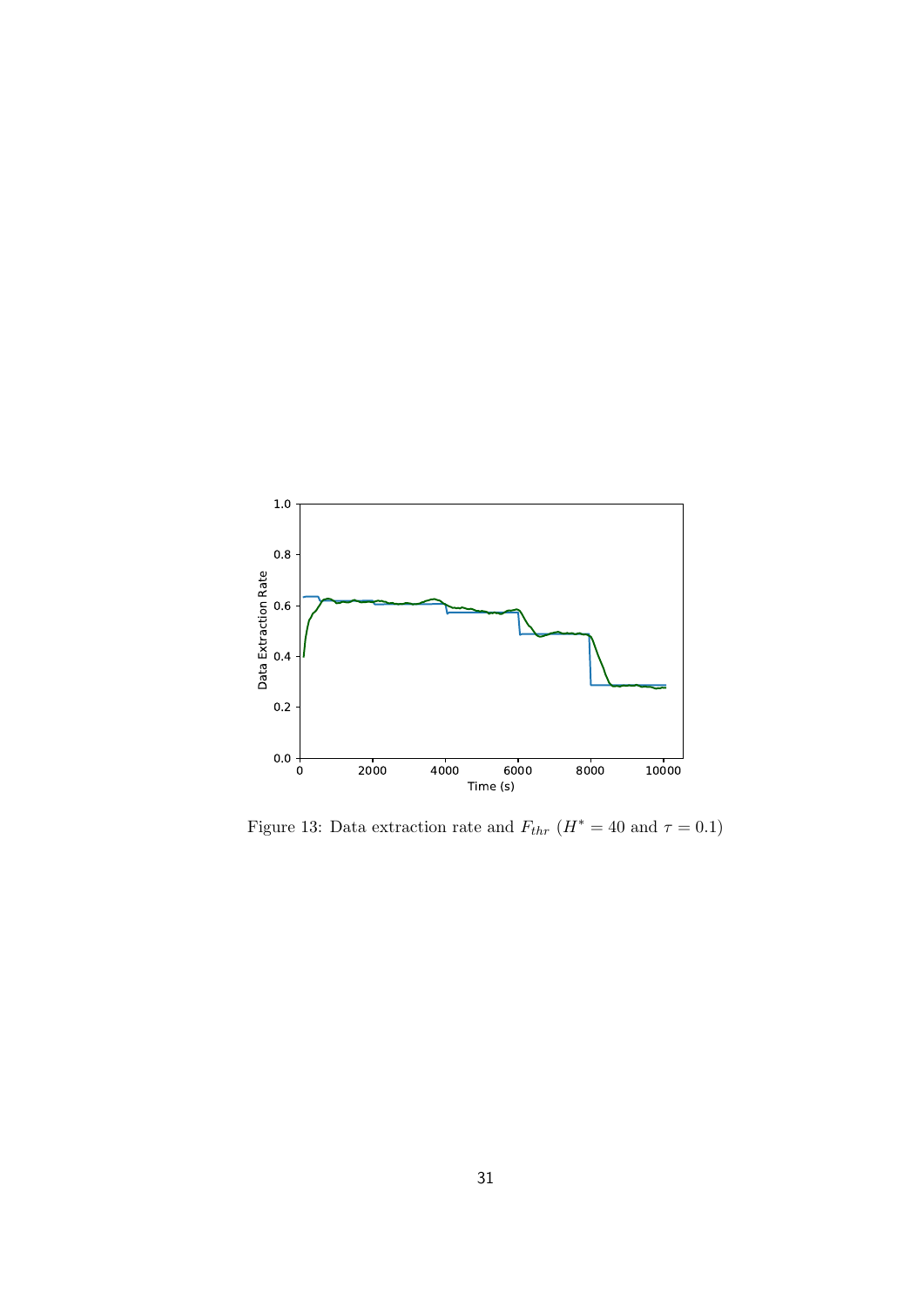## **6 Conclusion**

LoRaWAN is a kind of LPWA communication technology targeting IoT networks, which has a higher degree of freedom in development than other LPWA technologies, and has become a major research target for IoT networks. LoRaWAN can dynamically change the data rate and transmission power of devices using control packets, and control them according to the network conditions. However, since the data rate of LoRaWAN is low, ranging from several hundred bps to several tens of kbps, it is more difficult to obtain sufficient information on the network required than conventional wireless networks, making it difficult to perform the optimal control according to environmental changes.

In this thesis, we proposed and demonstrated the effectiveness of a method for appropriately controlling the spreading factor to simultaneously improve the throughput and energy consumption of LoRaWAN nodes in a fluctuating environment. By using FTDGA, which uses the evolutionary mechanism of living organisms and keeps the diversity of populations, to determine the spreading factor assigned to each node, we show that it is possible to control the spreading factor to rapidly follow environmental changes such as changes in the distribution of the number of nodes and the failure of gateway nodes. We also show that keeping the diversity of the population in our FTDGA based scaling factor allocation method has an advantage to design parameters. Given an appropriate diversity in FTGDA, it is possible to obtain higher fitness than SGA, and the same level of fitness as TDGA with sufficient parameter tuning.

Future work includes the development of a qualitative method to determine the appropriate target entropy  $H^*$  and feedback gain  $\tau$ . We expect that these parameters are determined once the gene encoding is determined.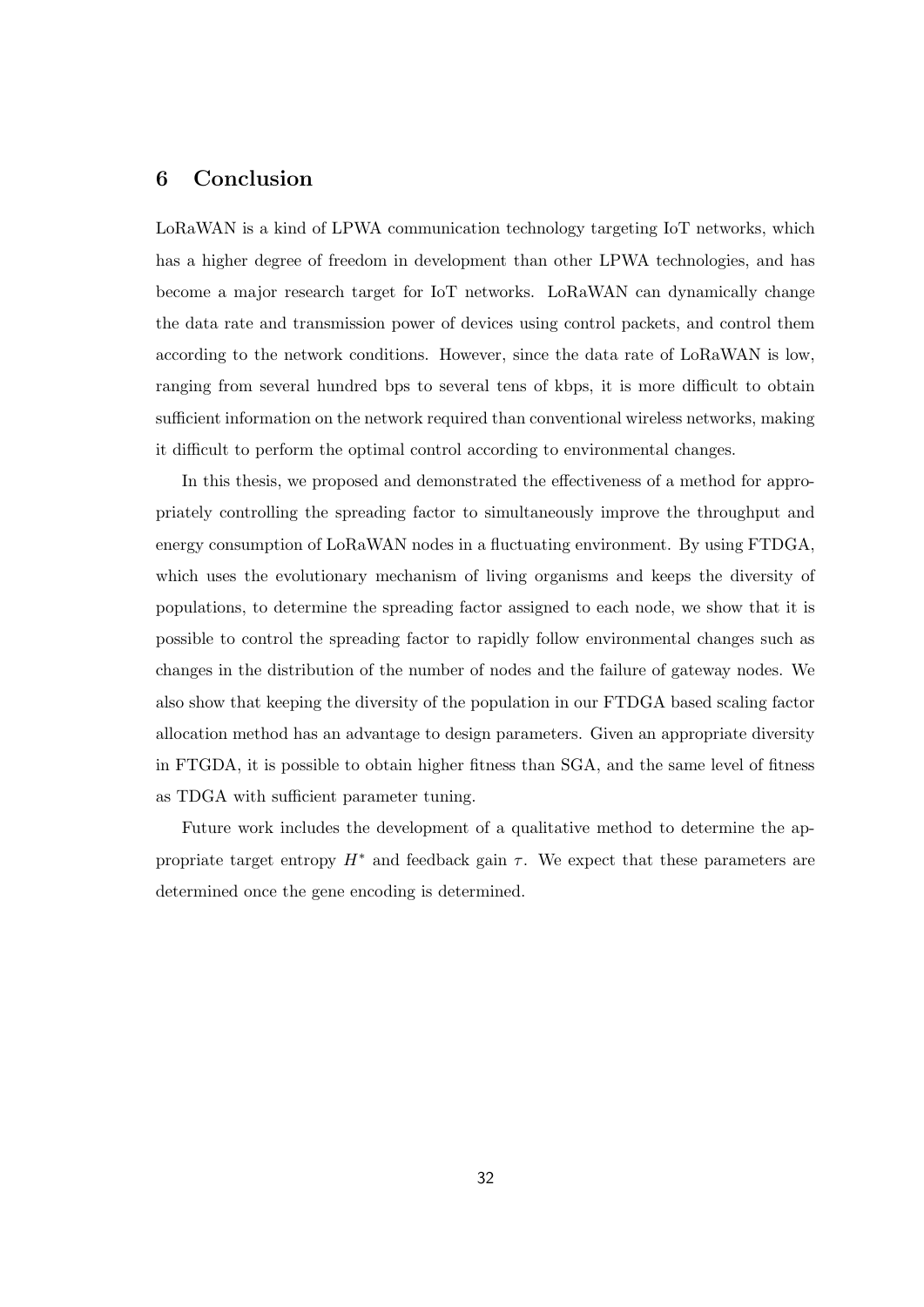## **Acknowledgements**

I would like to express my deepest gratitude to Professor Masayuki Murata of the Graduate School of Information Science and Technology, Osaka University, for his encouragement and guidance during the course of this research. I would also like to express my sincere gratitude to Assistant Professor Daichi Kominami of the Graduate School of Information Science and Technology, Osaka University, for his many hours of advice and guidance on the direction of my research. Moreover, I also would like to thank Hideyuki Shimonishi of NEC. He gave me insightful comments and suggestions. I am grateful to Associate Professor Shinichi Arakawa of the Graduate School of Information Science and Technology, Osaka University, and Associate Professor Yuichi Ohsita of the Institute for Open and Transdisciplinary Research Initiatives, Osaka University, for their extensive advice. Finally, I would like to express my gratitude to Mr. Masaaki Yamauchi, Ms. Shiori Takagi, and other members of Murata Laboratory for their continuous support.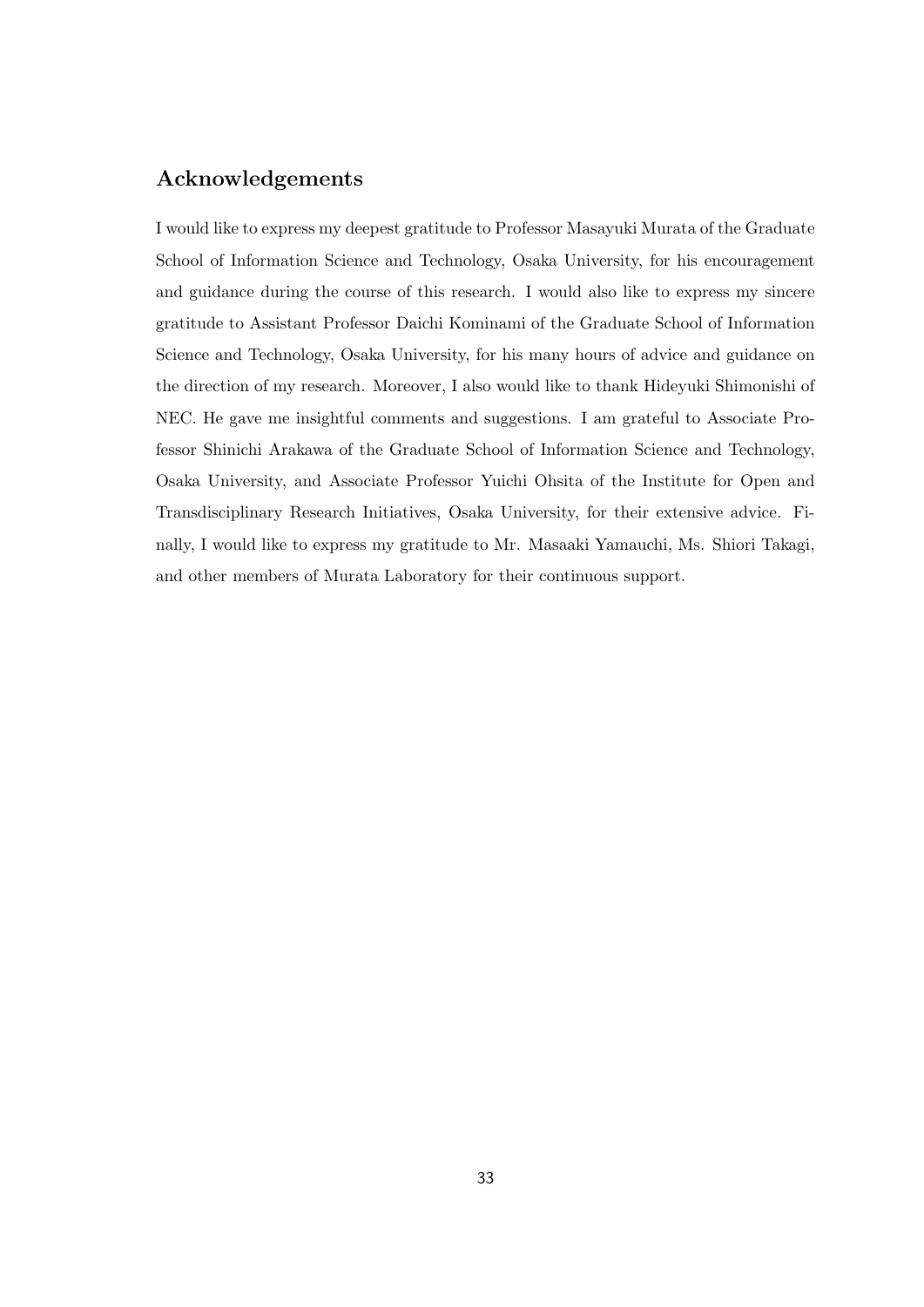## **References**

- [1] R. S. Sinha, Y. Wei, and S.-H. Hwang, "A survey on LPWA technology: LoRa and NB-IoT," *ICT Express*, vol. 3, no. 1, pp. 14 – 21, Mar. 2017.
- [2] LoRa Alliance, "LoRaWAN what is it? A technical overview of LoRa and LoRaWAN," accessed:2021/12/17. [Online]. Available: https://lora-alliance.org/ sites/default/files/2018-04/what-is-lorawan.pdf
- [3] M. Saari, A. M. bin Baharudin, P. Sillberg, S. Hyrynsalmi, and W. Yan, "LoRa A survey of recent research trends," in *Proceedings of 2018 41st International Convention on Information and Communication Technology, Electronics and Microelectronics (MIPRO)*, May 2018, pp. 872 – 877.
- [4] LoRa Alliance, "LoRaWAN specification (v1.1)," accessed:2021/12/17. [Online]. Available: https://lora-alliance.org/sites/default/files/2018-04/lorawantm specification<sub>-v1.1</sub>.pdf
- [5] M. Bor, J. Vidler, and U. Roedig, "LoRa for the internet of things," in *Proceedings of the 2016 International Conference on Embedded Wireless Systems and Networks*, ser. EWSN'16. Junction Publishing, Feb. 2016, pp. 361 – 366.
- [6] J. Petajajarvi, K. Mikhaylov, A. Roivainen, T. Hanninen, and M. Pettissalo, "On the coverage of LPWANs: range evaluation and channel attenuation model for LoRa technology," in *Proceedings of 2015 14th International Conference on ITS Telecommunications (ITST)*, Dec. 2015, pp. 55 – 59.
- [7] M. C. Bor, U. Roedig, T. Voigt, and J. M. Alonso, "Do LoRa low-power wide-area networks scale?" in *Proceedings of the 19th ACM International Conference on Modeling, Analysis and Simulation of Wireless and Mobile Systems*, Nov. 2016, pp. 59 – 67.
- [8] R. Kufakunesu, G. P. Hancke, and A. M. Abu-Mahfouz, "A survey on adaptive data rate optimization in LoRaWAN: Recent solutions and major challenges," *Sensors*, vol. 20, no. 18, p. 5044, Sep. 2020.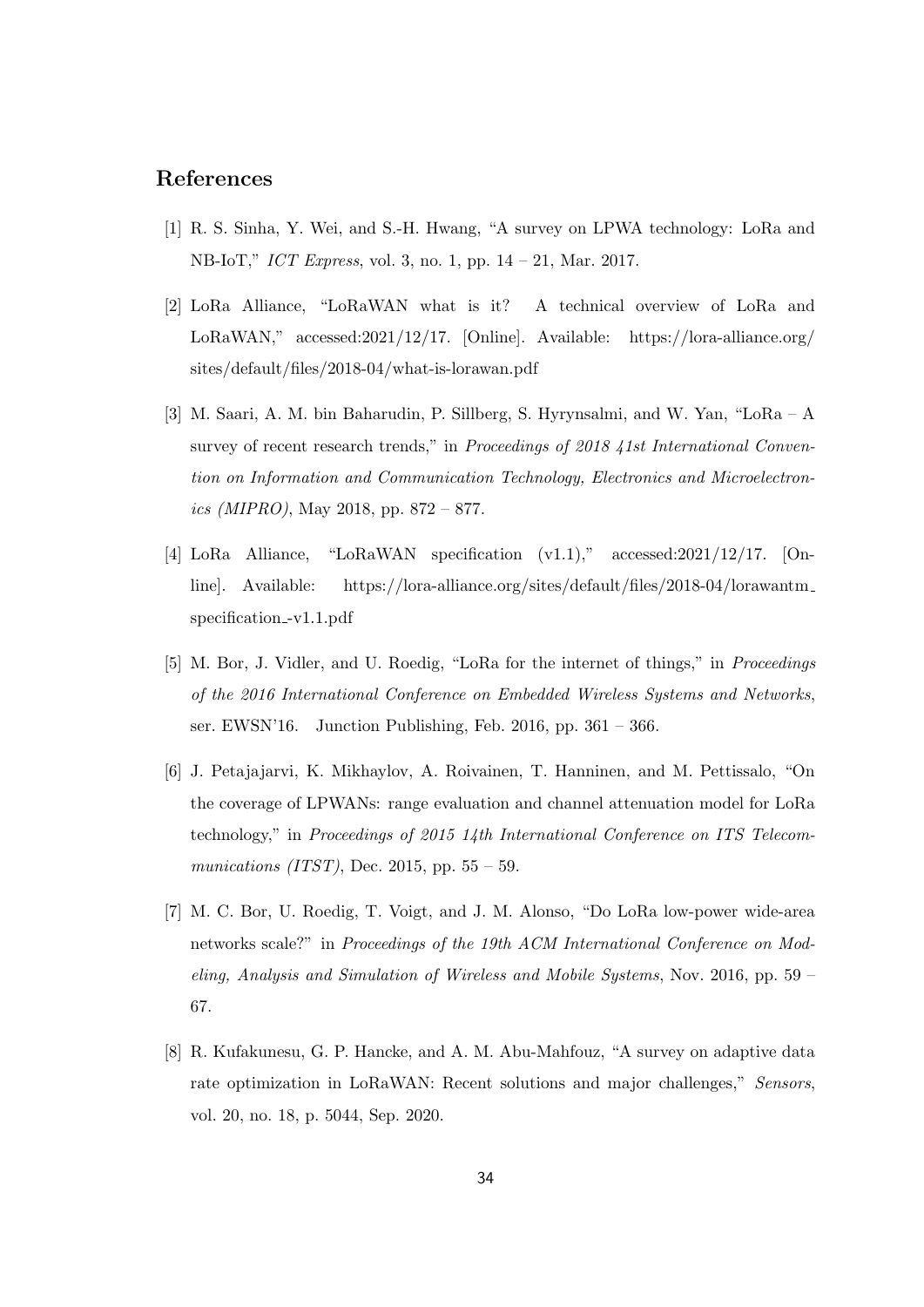- [9] Y. Fujita, D. Kominami, H. Shimonishi, and M. Murata, "An adaptive spreading factor allocation method to dynamic environmental changes using thermodynamical genetic algorithm for LoRaWAN," *IEICE Tech. Rep*, vol. 121, no. 263, pp. 29 – 34, Nov. 2021.
- [10] N. Mori, H. Kita, and Y. Nishikawa, "Adaptation to a changing environment by means of the thermodynamical genetic algorithm," *Transactions of the Institute of Systems, Control and Information Engineers*, vol. 12, no. 4, pp. 240 – 249, Apr. 1999.
- [11] G. Park, W. Lee, and I. Joe, "Network resource optimization with reinforcement learning for low power wide area networks," *EURASIP Journal on Wireless Communications and Networking*, vol. 2020, no. 1, p. 176, Sep. 2020.
- [12] S. Narieda, T. Fujii, and K. Umebayashi, "Energy constrained optimization for spreading factor allocation in LoRaWAN," *Sensors*, vol. 20, no. 16, p. 4417, Aug. 2020.
- [13] A. Loubany, S. Lahoud, and R. El Chall, "Adaptive algorithm for spreading factor selection in LoRaWAN networks with multiple gateways," *Computer Networks*, vol. 182, p. 107491, Aug. 2020.
- [14] M. Hamnache, R. Kacimi, and A.-L. Beylot, "L3SFA: Load shifting strategy for spreading factor allocation in LoRaWAN systems," in *2020 IEEE 45th Conference on Local Computer Networks (LCN)*. ieee, Nov. 2020, pp. 216 – 224.
- [15] J.-T. Lim and Y. Han, "Spreading factor allocation for massive connectivity in LoRa systems," *IEEE Communications Letters*, vol. 22, no. 4, pp. 800 – 803, Jan. 2018.
- [16] W. Gao, W. Du, Z. Zhao, G. Min, and M. Singhal, "Towards energy-fairness in LoRa networks," in *2019 IEEE 39th International Conference on Distributed Computing Systems (ICDCS)*, Jul. 2019, pp. 788 – 798.
- [17] M. Asad Ullah, J. Iqbal, A. Hoeller, R. D. Souza, and H. Alves, "K-means spreading factor allocation for large-scale LoRa networks," *Sensors*, vol. 19, no. 21, p. 4723, Oct. 2019.